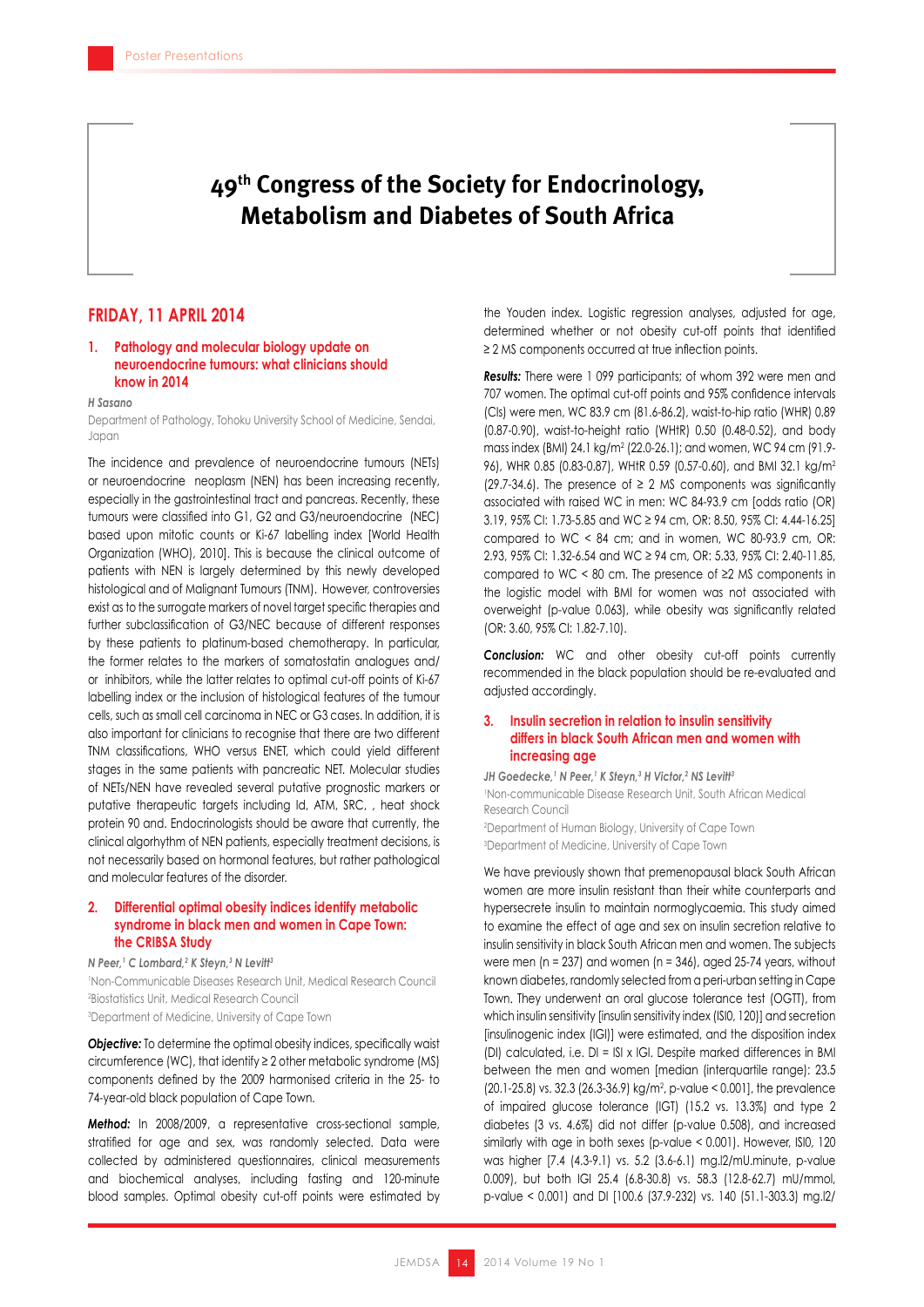mmol.minute, p-value 0.01)] were lower in men than in women, after adjusting for age and BMI. ISI decreased in men with increasing age, but not in women (p-value 0.006), whereas the rate of decrease in IGI with increasing age was greater in women than in men (p-value 0.025). Consequently, the decrease in DI with increasing age did not differ by sex (p-value 0.090), but remained significantly higher in women than men across all age categories (p-value 0.015). In conclusion, insulin secretion in relation to insulin sensitivity decreases with increasing age, but remains higher in women than in men across all age categories, independent of BMI.

### **4. Adipose tissue extracellular matrix gene expression in black and white South African women has a different association with insulin sensitivity in obesity**

*L Kotze, D Keswell, M Tootla, JH Goedecke* University of Cape Town

**Objective:** We have previously shown that black South African women have higher subcutaneous adipose tissue (SAT) inflammatory gene expression and reduced adipogenic capacity in the gluteal SAT depot, which correlates with reduced insulin sensitivity (SI) in black, but not white, women. We hypothesise that this phenotype in black women may be associated with increased expression of extracellular matrix (ECM) components in SAT, compared to that in white women. Therefore, the aim of the study was to compare the gluteal SAT expression of ECM components between normal-weight and obese black and white women, and to examine the ethnicspecific associations with SI.

*Method:* Body composition was determined using dual-energy X-ray absorptiometry (DXA) and computed tomography (CI). SI [frequently sampled intravenous glucose tolerance test (GTT)] and gluteal SAT gene expression levels of ECM-related genes [collagen 5a1 (COL5a1), collagen 6a1 (COL6a1), fibroblast growth factor 1 (FGF1), hypoxia-inducible factor 1 (HIF1), lysyl oxidase 1 (LOX1) and adipogenic gene, i.e. peroxisome proliferator-activated receptor γ (PPARγ), as well as vascular endothelial growth factor α (VEGFα)] were measured in normal-weight (BMI 18-25 kg/m2 ) and obese (BMI > 30 kg/m2 ) black (n = 26) and white (n = 22) South African women.

*Results:* The gluteal SAT expression of HIF1, LOX1 and FGF1 were higher in obese than in normal-weight women (p-value  $\leq$  0.01). VEGF $\alpha$ and PPARγ were downregulated in obese black, but not white, women (p-value 0.016 and p-value 0.015, respectively). COL5a1 and COL6a1 expression was higher in obese black women (p-value < 0.000, p-value 0.029) than in obese white women. When adjusting for fat mass, HIF1 and COL6a1 expression correlated negatively with SI in black (r = -0.55, p-value 0.005; r = -0.47, p-value 0.019), but not in white women.

*Conclusion:* Black South African women have higher ECM gene expression than white women, and the relationship between ECM gene expression and insulin resistance is stronger in black than in white women. Increased ECM deposition may be another contributing factor to increased insulin resistance, as observed in black women.

### **5. Bariatric surgery: effects on glucose homeostasis** *J Dixon*

Clinical Obesity Research, Baker IDI Heart & Diabetes Institute Baker IDI Weight Assessment and Management Clinic, Monash University, Melbourne, Australia

### **SATURDAY, 12 APRIL 2014**

### **6. Do we need new criteria for gestational diabetes?** *DR Coustan*

Professor of Obstetrics and Gynecology, Warren Alpert Medical School of Brown University, Providence, USA

Various approaches to diagnosing gestational diabetes are in use throughout the world, but none are based on their prediction of adverse pregnancy outcomes. The Hyperglycemia and Adverse **Pregnancy Outcome** (HAPO) collected outcome data on over 23 000 pregnancies in nine countries after a blinded 75-g, two-hour OGTT at 24-28 weeks gestation [HAPO Study Cooperative Research Group, et al. N Engl J Med. 2008; 358(19):1991-2002]. All four primary outcomes (large for gestational age, primary Caesarean section, neonatal hypoglycemia and high cord C-peptide), and most 2-degree outcomes, e.g. pre-eclampsia, preterm birth, shoulder dystocia and birth injury, were significantly and directly related to each of the three plasma glucose measurements. With no inflection point in the curves relating to maternal glucose and pregnancy outcomes, assignment of thresholds for gestational diabetes was relatively arbitrary. The International Association of Diabetes and Pregnancy Study Group recommendations [Diab Care. 2010;33(3):676-682] include the use of a 75- g, two-hour OGTT with one or more elevations diagnosing gestational diabetes. Thresholds are fasting plasma glucose ≥ 92 mg/dl (5.1 mmol/l), at one hour ≥ 180 mg/dl (10 mmol/l) and two hours ≥153 mg/dl (10.5 mmol/l). These recommendations are being considered for adoption throughout the world because they are pregnancy outcome-based, the 75-g glucose load will bring consistency to GTTs, universal adaption will lead to consistency of diagnostic criteria worldwide, studies of treatment at similarly mild levels of glycaemia have demonstrated improvement in outcomes, and use of a single abnormal value will obviate the confusion arising when one elevated value is encountered. They have been adopted by the WHO.

The primary argument against using the new recommendations is the fact that the prevalence of gestational diabetes will rise to 16-18%. Increased cost in dollars and healthcare provider time will result. The health concerns of the increasing epidemic of obesity, prediabetes and diabetes throughout the world should be balanced against these cost concerns. For example, in the USA in 2010, 31% of women of childbearing age had prediabetes (26.4%) or diabetes (4.5%).

### **7. High prevalence of cardiometabolic abnormalities in urban dwelling South Africans with diabetes: the CRISBA study**

#### *N Peer,1 K Steyn,2 C Lombard,3 N Levitt2*

1 Non-Communicable Diseases Research Unit, Medical Research Council 2 Department of Medicine, University of Cape Town

3 Biostatistics Unit, Medical Research Council

**Objective:** This study aimed to determine the prevalence and associations of other cardiometabolic risk factors with diabetes in 25- to 74-year-old urban Africans in Cape Town.

*Method:* In 2008/2009, a representative cross-sectional sample, stratified for age and gender, was randomly selected. Cardiometabolic risk factors were determined by administered questionnaires, clinical measurements and biochemical analyses, including fasting and 120-minute blood samples. Logistic regression analysis assessed the independent associations of cardiometabolic risk factors with diabetes.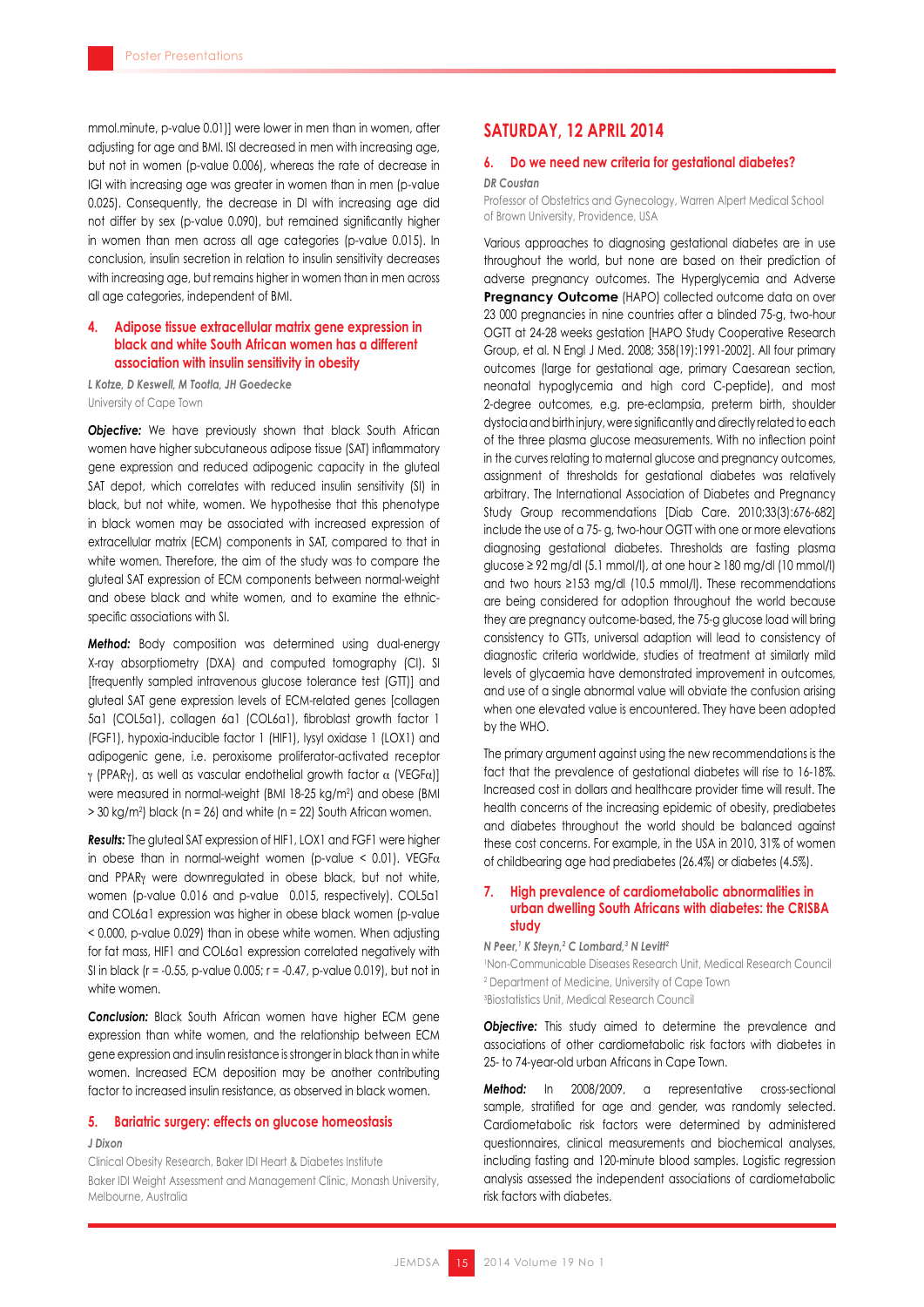*Results:* Of the 1 099 study participants, 160 (45 men and 115 women) were identified with diabetes. Participants with diabetes had a significantly higher prevalence of blood pressure (BP) ≥ 130/ 80 mmHg or hypertension treatment (82.6% vs. 53.5%), total cholesterol > 5 mmol/l (37.3% vs. 22.3%), triglycerides > 1.5 mmol/l (32% vs. 14%) and low-density lipoprotein cholesterol (LDL cholesterol) > 3 mmol/l (63.3% vs. 39.8%) than those without it. Obesity indices were higher in those with diabetes than in those without it: BMI ≥ 25 kg/m²: men 54.9% vs. 25.9%, women 98.5% vs. 80.3%; WC: men ≥ 94 cm: 51.9% vs. 16.4%, women ≥ 80 cm: 99.4% vs. 83.8%. These rates were similar in known and unknown diabetes. In the multiple logistic model, after adjusting for age and gender, diabetes was significantly associated with raised BP (OR 2.19, 95% CI: 1.18-4.06, p-value 0.013), raised LDL cholesterol (OR: 1.58, 95% CI: 1.04-2.40, p-value 0.030) and raised WC (OR: 3.61, 95% CI: 2.01-6.48, p-value > 0.001).

*Conclusion:* The high prevalence of cardiometabolic abnormalities with diabetes reinforces the importance of searching for and treating these risk factors in urban Africans with diabetes to reduce complications.

### **8. Screening for diabetes and hypertension in Zandspruit, Johannesburg**

*EM Webb, P Rheeder, S Lawson, DG van Zyl, T Karimba* University of Pretoria; Project HOPE

**Objective:** Sixteen screening days were carried out in the Zandspruit and Cosmo City area of Johannesburg as part of a larger study that focused on the improvement of community awareness of diabetes and hypertension.

*Method:* Final-year nursing students, supervised by a registered nurse from the Empilweni Nursing College, with the support of community volunteers, screened patients who provided consent to have their BP, BMI, WC and random glucose measured. Patients received a patient information leaflet in which there was space for their results to be captured. After the last test, patients sat with a nurse to discuss their results and possible next steps. Results were captured anonymously, except for those deemed to be in need of immediate referral. Patients' data were classified according to the 2012 Society for Endocrinology, Metabolism and Diabetes of South Africa (SEMDSA) guidelines.

*Results:* We screened 5 525 people. 55.3% were female and the mean age was 35 years. Only 46% of those screened had normal random glucose (defined as < 5.6 mmol/l) and only 37.9% had a systolic blood pressure (SBP) below 120 mmHg. The mean SBP and diastolic blood pressure (DBP) for the screened population was 128 mmHg and 82 mmHg, respectively. There was a significant difference in the BMI between men and women. Also, 80% of men had a WC below 94 cm, whereas only 21.5% of females had a WC below 80 cm.

*Conclusion:* In a relatively young population of Zandspruit and Cosmo City in Johannesburg, a large proportion of persons with high SBP and random glucose values was found. The data guided an intervention with the establishment of a privately funded clinic to assist with both diabetes and hypertension care in the Zandspruit and Cosmo City settlements.

### **9. The prevalence and incidence of diabetes mellitus and other disorders of glycaemia in South African black patients on antiretroviral therapy**

*N Magula, AA Motala, UG Lalloo* Nelson R Mandela School of Medicine

This study determined the prevalence, incidence and predictors of dysglycaemia in adult subjects of second-generation Zulu descent on antiretroviral therapy (ART).

Human immunodeficiency virus (HIV)-infected ART-naive patients eligible for ART (group 1,  $n = 150$ ); and age, gender, ethnically matched HIV-infected patients who were not eligible for ART (group 2,  $n = 88$ ; as well as HIV-negative subjects (group 3,  $n = 88$ ) were included. WHO criteria for diabetes mellitus, IGT and impaired fasting glucose (IFG), using the OGTT and haemoglobin A1 (HbA1) were used to compare prevalence in the groups at baseline. Group 1 was followed for 24 months on ART.

At baseline, the prevalence of diabetes mellitus was 0% in groups 1 and 2, and 4.94% in group 3, p-value 0.005; IGT prevalence was 2.96%, 2.4% and 3.7%, and IFG 0.7%, 1.2% and 0%, in groups 1, 2 and 3, respectively. Of 150 persons in group 1, 13 developed diabetes mellitus during 219.2 person-years follow-up (PYFU), [incidence: 5.9 cases per 100 PYFU (95% CI: 3.2-10.1)]; 11 developed IGT during 217.9 PYFU [incidence: 5 cases per 100 PYFU (95% CI: 2.5-9)]; and eight developed IFG during 216.3 PYFU [incidence: 3.7 cases per 100 PYFU (95% CI: 1.6- 7.3)]. Significant predictive risk factors in multivariate analysis for future dysglycaemia included SBP for diabetes melliuts [OR 1.05 (95% CI: 1.01-1.09)], p-value 0.03); SBP [(OR 1.04 (95% CI: 1.0- 1.07), p-value 0.01)] and CD4 cell count [OR 0.98 (95% CI: 0.97-0.99), p-value 0.02)] for IGT and visceral fat by CT scan for IFG [OR 1.02, 95% CI: 1.004-1.03), p-value 0.01].

There is a high incidence of dysglycaemia in these subjects on ART and this underscores the importance of monitoring.

### **10. Testosterone deficiency, replacement and safety in cardiovascular disease**

#### *TH Jones*

Centre for Diabetes and Endocrinology, Barnsley Hospital, Barnsley, and Department of Human Metabolism, University of Sheffield, Sheffield, UK

Low testosterone is associated with an increased risk of all-cause and cardiovascular mortality in the majority of prospective communitybased and cardiovascular disease (CVD) population studies. Endogenous testosterone levels in the mid- to upper-normal range are associated with the lowest cardiovascular events and mortality. Testosterone deficiency is associated with an adverse effect on the cardiovascular risk profile, which includes central adiposity, dyslipaemia, hypertension, glucose intolerance, endothelial dysfunction and raised inflammatory cytokines. The question arises as to whether or not low testosterone is merely a biomarker for chronic inflammation or contributes to the progression of atherosclerosis. Animal studies on low testosterone states promote early changes of atherogenesis which are ameliorated by testosterone. Carotid intimal-media thickness is greater with low testosterone and worsens over time. Hypogonadism and/or erectile dysfunction may be the first symptoms of CVD.

The second question is whether or not testosterone replacement therapy would have a beneficial effect on men with CVD, apart from those that relate specifically hypogonadism. When testosterone has been replaced and carefully titrated to the mid range, no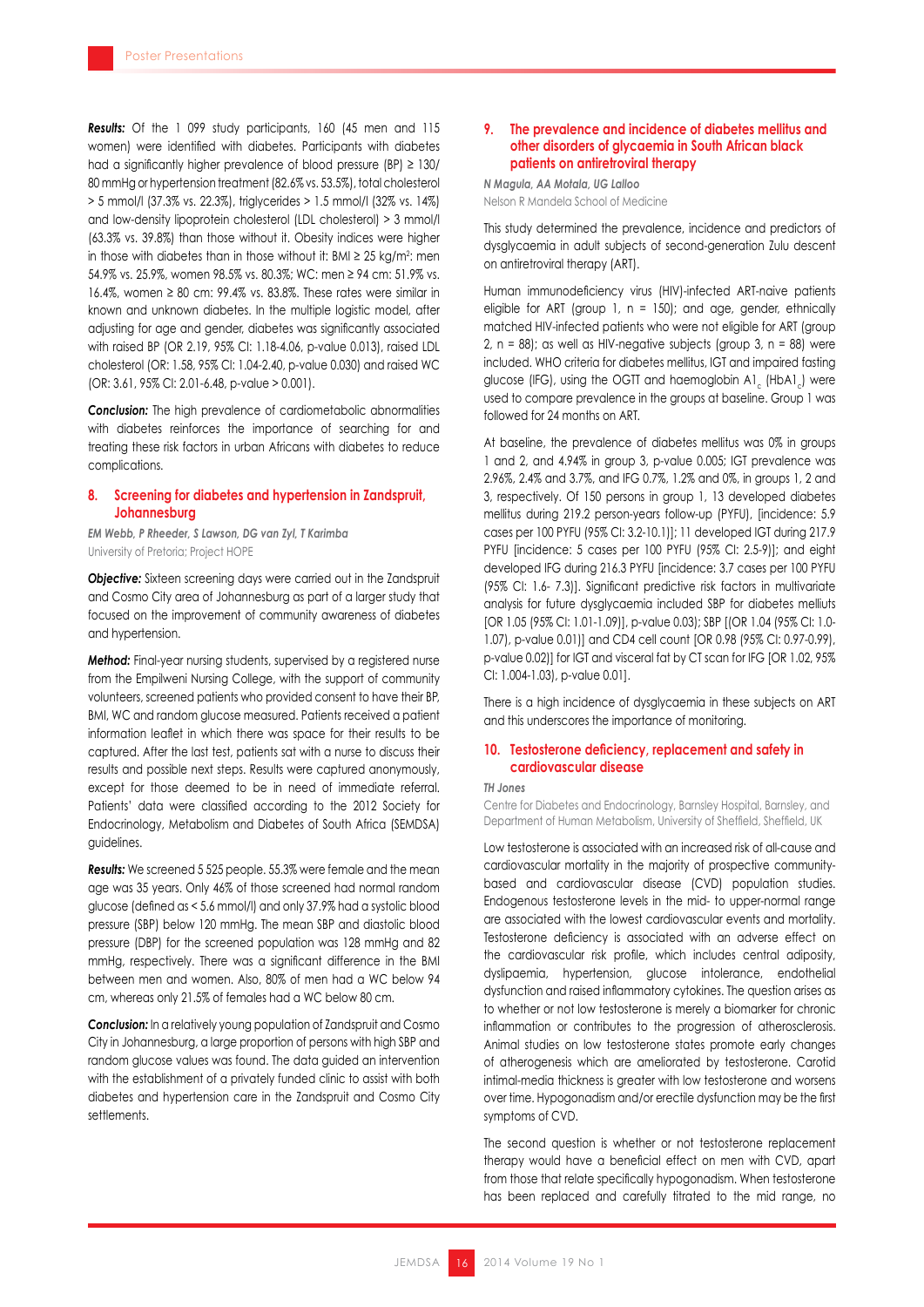increased risk in cardiovascular events occurred, and there were benefits with regard to cardiovascular risk factors, cardiac ischaemia and functional exercise capacity in heart failure. No initial diagnosis of hypogonadism or poor comparator groups then cardiovascular events may be expected in studies where either subjects may be over- or undertreated. Careful diagnosis, titrated replacement and monitoring are important.

### **11. Tissue non-specific alkaline phosphatase functions to generate inorganic phosphate which mediates lipid accumulation in 3T3-L1 preadipocytes**

*E Cave, N Crowther* University of the Witwatersrand

*Background:* Within osteoblasts, tissue-nonspecific alkaline phosphatase (TNSALP) hydrolyses inorganic pyrophosphate (PPi), an inhibitor of bone mineralisation, into inorganic phosphate (Pi), an activator of differentiation and mineralisation. Intracellular lipid accumulation in the preadipocyte cell line, 3T3-L1, is characteristic of cell maturation (adipogenesis) and is blocked by inhibition of TNSALP. We hypothesise that TNSALP mediates intracellular lipid accumulation in preadipocytes by increasing the intracellular levels of Pi.

*Method and results:* While undergoing adipogenesis, treatment of 3T3-L1 cells with an inhibitor (probonecid) of the progressive ankylosis protein (ANK) transported PPi out of cells, leading to significant increases in intracellular PPi concentration (p-value < 0.05), (148%, 11.25), TNSALP activity (283%, 57.8), intracellular Pi level (148%, 34.44) and increased intracellular lipid accumulation (150.44%, 24) when compared to untreated cells (100%). Inhibition of TNSALP activity, with levamisole, resulted in a cessation of intracellular lipid accumulation, an effect that was reversed by the addition of Pi.

*Conclusion:* Therefore, the function of TNSALP in intracellular lipid accumulation is to generate intracellular Pi, which may act as a regulator of gene expression in preadipocytes. Pi is known to increase expression of the transcription factor, Nrf2, within osteoblasts, a molecule that is also essential for adipogenesis within preadipocytes.

This work has been funded by the National Health Laboratory Service, the National Research Foundation of South Africa, and the Faculty of Health Sciences Research Committee, University of the Witwatersrand.

### **12. Seroprevalence of antithyroid peroxidase and antiparietal cell antibody positivity in patients with type 1 diabetes in KwaZulu-Natal**

IM Paruk,' Y Ganie,<sup>2</sup> S Maharaj,' FJ Pirie,' VG Naidoo,<sup>3</sup> F Nkwenyama,4 HL *Dinnematin,5 PK Ramdial,6 AA Motala1*

Departments of 1 Diabetes and Endocrinology, <sup>2</sup> Paediatrics, 3 Gastroenterology and Hepatology, <sup>4</sup> Public Health

Medicine; Nelson R Mandela School of Medicine, University of

KwaZulu-Natal

5 Departments of Haematology, 6 Anatomical Pathology; Inkosi Albert Luthuli Hospital, Durban, KwaZulu-Natal

**Objective:** To assess the prevalence of antithyroid peroxidase antibodies and antiparietal cell antibodies in patients with type 1 diabetes attending the outpatient tertiary diabetes clinic at Inkosi Albert Luthuli Hospital in Durban, KwaZulu-Natal.

*Method:* This was a cross-sectional observational study on subjects with type 1 diabetes attending the adult diabetes clinic at Inkosi Albert Luthuli Hospital in Durban. Information collected from patients included history, a clinical examination and laboratory tests. Blood tests included those for the anti-glumatic acid decarboxylase (GAD) antibody, antithyroid peroxidase (anti-TPO) antibody, antiparietal antibody, coeliac antibodies,  $B_{12}$ , folate, ferritin, thyroid-stimulating hormone (TSH), free thyroxine, creatinine, serum lipids and HbA1. *Results:* A total of 202 (90 male to 112 female) patients were recruited. The ethnic composition was African  $(56.4\% , n = 114)$ , Indian  $(31.7\% ,$  $n = 64$ , white (4.5%,  $n = 9$  and coloured (7.4%,  $n = 15$ ). The mean age of the study population and mean duration of diabetes was 26.4 + 11.4 and 10.7 + 9.1 years, respectively. The mean BMI was  $21.6 + 6.3$  kg/m<sup>2</sup>. Twenty-three patients (11.4%) were known to have primary hypothyroidism on chronic thyroxine therapy, either due to Hashimoto's disease (n = 21) or Graves' disease post-radioiodine therapy  $(n = 2)$ . The GAD antibody was found in 63.37%  $(n = 128)$  of the total study group. Anti-TPO and antiparietal antibody prevalence was 18.91% (n = 39) and 8.91% (n = 17), respectively.

**Conclusion:** Patients with type 1 diabetes frequently have co-existent autoimmune thyroid disease and evidence of gastric autoimmunity. Screening for these conditions should be undertaken in patients with type 1 diabetes, although the optimal timing of initial screening and subsequent testing requires further investigation.

### **13. The low frequency of screening for metabolic syndrome in patients with severe mental illness in Durban**

*S Saloojee,1 JK Burns,1 AA Motala2*

1 Departments of Psychiatry and <sup>2</sup> Diabetes and Endocrinology; Nelson R Mandela School of Medicine, University of KwaZulu-Natal

**Objective:** The objective of this study was to document the frequency of testing for all the components of MS in patients with severe mental illness in Durban.

*Method:* This was a cross-sectional study, undertaken from January to June 2012, on outpatients with severe mental illness who were treated with antipsychotic medication for at least six months. The study measured the proportion of participants who were tested for MS and their general medical care in the previous year.

*Results:* The study included 331 (167 male to 164 female) participants, with a mean age of 35.2? 11.98 years. The majority (78.8 %) were black South Africans. Only 2 subjects (0.6 %) were screened for all five components of MS. Regarding the individual components, 99%, 0.6%, 3.9% and 1.8% were screened for raised BP, abdominal obesity, hyperglycaemia, hypertriglyceridaemia and decreased HDL cholesterol, respectively. Forty-two per cent relied on the psychiatric clinic for their general medical health care.

**Conclusion:** It is unacceptable that less than one per cent of participants were screened for modifiable risk factors. Therefore, these results highlight the need to translate guidelines into action.

### **14. Adrenal incidentalomas: spectrum of disease at a tertiary hospital in South Africa**

*L Rademan, K Barnard, B Ascott-Evans, M Conradie*

Division of Endocrinology and Metabolism, Tygerberg Academic Hospital; and Stellenbosch University

**Objective:** The aim of this retrospective clinical audit was to assess the spectrum of disease in patients who were referred to the Endocrine Division with an adrenal incidentaloma.

*Method:* Patients referred over a four-year period with an adrenal incidentaloma were assessed. Only patients who met the strict definition of a true adrenal incidentaloma were included in this study.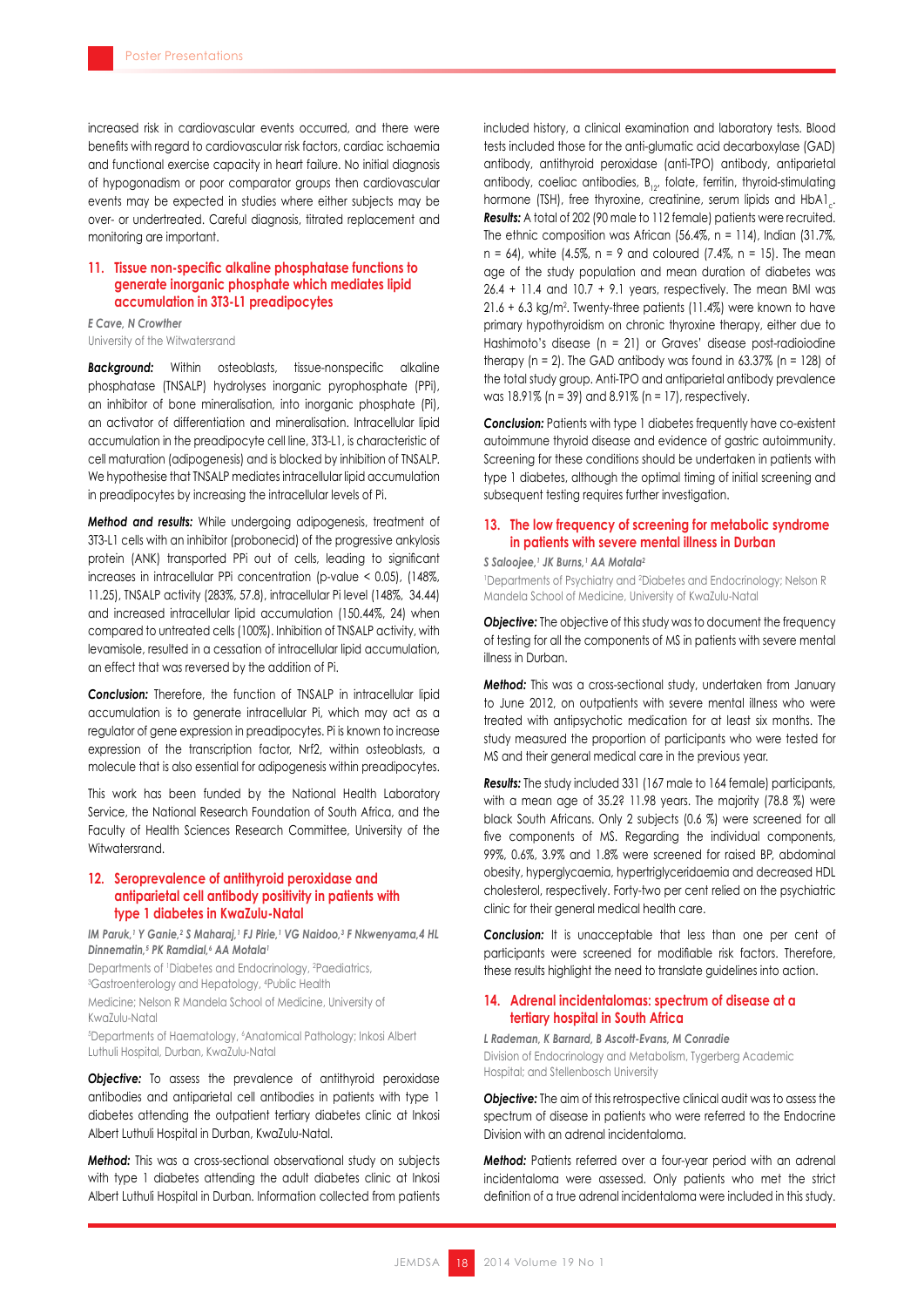*Results:* Twenty-one patients met the inclusion criteria. Demographic data were as follows: mean age 53 ? 12 years, 57.1% female; 52.4% of patients were of mixed ancestry, 38.1% white; and the mean BMI was 31.5 ? 9.3 kg/m2 . The mean size of the adrenal incidentalomas on radiological imaging was 3.4 ? 2.2 cm. 35.3% of lesions were greater than 4 cm, the size regarded as an indication for surgery. Functionality was confirmed in four patients: two phaeochromocytomas, one subclinical Cushing's syndrome and one positive screening test for hyperaldosteronism. Features that necessiated active intervention were present in nine of the 21 patients. Eight patients underwent surgery, and histology revealed two phaeochromocytomas, a leiomyoma, a multicystic renal cell carcinoma, one metastatic lesion and three adrenal cortical adenomas.

*Conclusion:* Nonadenomatous pathology was confirmed in 24% of this cohort of patients. Despite small patient numbers and lack of uniform biochemical evaluation, the spectrum of disease appears to be in keeping with that described in the literature.

### **15. Gluteal adipose expression of oestrogen receptor alpha associated with ethnic differences in body fat distribution in South Africa women**

*M Tootla, D Keswell, JH Goedecke*  University of Cape Town

We have previously reported on ethnic differences in the relationship between the distribution of body fat and IS. The reasons for this are not known, but could be explained, in part, by differences in sex hormones, which play an important role in determining body fat mass and its distribution. Therefore, the aim of this study was to compare the expression of oestrogen receptors, ERα and ERβ, and aromatase [cytochrome P450 (CYP) 19A)] in gluteal SAT, and examine their associations with body fat distribution and insulin sensitivity in black and white women. Body composition (DXA), insulin sensitivity (frequently sampled intravenous GTT) and ERα, ERβ and aromatase mRNA levels were measured in gluteal SAT of 48 normal-weight and obese black and white premenopausal South African women. Gluteal SAT aromatase mRNA levels did not differ by ethnicity, but were positively associated with total body fat in black and white women  $(r = 0.37, p-value < 0.01$  and  $r = 0.41, p-value < 0.01$ , respectively). ER $\alpha$  mRNA levels were higher in black than in white women (1.08-0.02 vs. 1.02-0.01 AU, p-value < 0.05), and in black women only, were negatively associated with centralisation of body fat (r = -0.27, p-value 0.02) and insulin resistance (homeostasis model assessment of insulin resistance, r =-0.4, p-value <0.01), independent of total and central body fat. In conclusion, lower centralisation of body fat in black compared to white South African women may be associated with their higher gluteal SAT expression of  $E\n<sub>\alpha</sub>$ , which may also protect against insulin resistance.

### **16. The effects of thiazolidinediones on the osteogenic differentiation potential of primary adipose-derived mesenchymal stem cells**

*I Cockburn, M van de Vyver, E Andrag and WF Ferris* Division of Endocrinology, Department of Medicine, Faculty of Health Sciences, Stellenbosch University

Obesity is associated with serious co-morbidities, including insulin resistance which can lead to overt type 2 diabetes mellitus. Thiazolidinediones are potent insulin sensitising agents prescribed to patients suffering from type 2 diabetes mellitus, and work predominantly through the activation of the PPARγ, a master regulator of adipogenesis. However, treatment is associated with serious side-effects, including secondary osteoporosis, which limit therapeutic benefit. This may be owing to the skewing of stem cell differentiation away from an osteogenic, and towards an adipogenic phenotype.

This study aimed to directly compare the influence of three thiazolidinediones with either a high or low affinity for PPARγ on the osteogenic commitment of primary mesenchymal stromal cells (MSCs). MSCs were cultured from subcutaneous and perirenal visceral adipose depots isolated from male Wistar rats. Cells were characterised using flow cytometry and the effects of thiazolidinediones on osteogenesis (mineralisation). Any aberrant lipid accumulation was quantified.

Cells incubated in an osteogenic stimulating medium, supplemented with thiazolidinediones, did not present with a decrease in mineralisation, but instead concurrent mineralisation and lipid droplet formation was observed. Rosiglitazone and pioglitazone (high PPARγ affinity) induced more lipid accumulation than netoglitazone, a dual PPARγ/α agonist.

In contrast to current thinking, in this model, which makes use of primary stem cells with an uncorrupted cell cycle, thiazolidinediones did not promote adipogenesis at the expense of osteogenesis. Instead, both processes continued in parallel. In order to develop an efficacious treatment for type 2 diabetes mellitus, the mechanisms by which thiazolidinediones negatively affect bone need to be studied further.

### **17. Determinants of obesity and metabolic programming. Why is it so difficult to lose weight?**

*J Dixon*

### **SUNDAY, 13 APRIL 2014**

### **18. Pathology and molecular biology update of endocrine hypertension: what clinicians should know in 2014**

### *H Sasano*

Department of Pathology, Tohoku University School of Medicine, Sendai, Japan

The great majority of endocrine hypertension is caused by the adrenal diseases, particularly pheochromocytoma (intraadrenal paraganglioma) and primary aldosteronism. Marked advances in molecular pathology have been reported in these disorders. Recent studies on pheochromocytoma demonstrated there are more cases of hereditary or genetic, malignant and extra-adrenal cases than previously considered. In particular, the abnormalities of SDHX genes have been demonstrated to be far more prevalent than those of RET and VHL. These abnormalities could be screened by succinate dehydrogenase subunit B (SDHB) immunohistochemistry. However, it is still impossible to discern malignancy of resected pheochromocytoma using any molecular pathology diagnostic means at this juncture. Primary aldosteronism is currently not considered to be a rare disease. It represents 5-10% of patients with hypertension in general. With the advent of intravenous adrenal sampling, more cases of CT negative adenomas have been detected. Recently developed CYP11B1/2 and 3βHSD 1/2 immunostaining has made it possible to determine the precise sites of intraadrenal biosynthesis and more daughter, satellite tumours and nodules have been demonstrated to be involved in aldostrone biosynthesis in these adenomas. Somatic mutations of KCNJ5 or ATP1A1 or ATP2B3 result in increased aldostrone biosynthesis frequently discovered in many primary aldosteronism adenomas,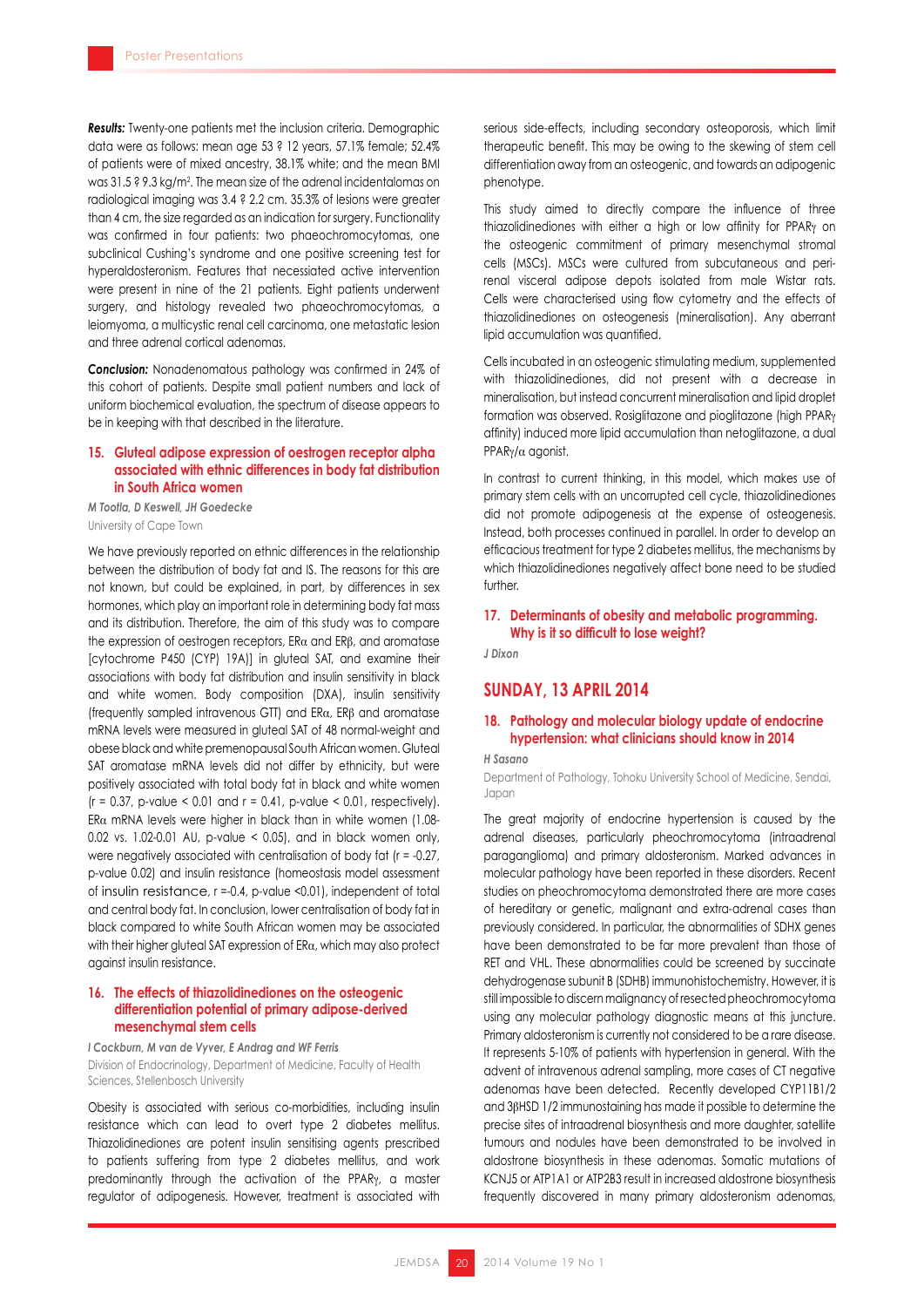possibly through calcium-channel regulations and increased CYP11B2. It has become important for clinical endocrinologists to have these advances above to manage the endocrine hypertension patients.

### **19. Comparison of human leukocyte antigen genotype and 21-hydroxylase autoantibody positivity in Addison's disease in South Africa and the USA**

*I Ross,' S Babu,<sup>2</sup> L Yu,<sup>2</sup> T Armstrong,<sup>2</sup> L Zhang,<sup>2</sup> D Schatz,<sup>3</sup> A Pugliese,<sup>4</sup> G Eisenbarth,2 (posthumous authorship), P Baker2*

1 University of Cape Town, Cape Town

2 Barbara Davis Center for Childhood Diabetes, University of Colorado, Aurora, USA

3 Diabetes Center, University of Florida College of Medicine, Gainesville, USA

4 Diabetes Research Institute, University of Miami, Miami, USA

*Background:* Few data examine (HLA) associations in Addison's disease in South Africa. It is likely that are similarities with patients from the USA. We hypothesised that differences may reflect heterogeneity in ethnicity and environment, and that similarities might indicate a similar aetiology.

*Method:* South African patients were enrolled as part of a nationwide study of Addison's disease, and matched for healthy control subjects' gender and ethnicity (n = 73). Patients had clinical signs of Addison's disease, positive 21-hydroxylase autoantibodies (21OH-AA), (n = 83) in the USA. pHLA alleles were determined using DNA-based typing for DQA1, DQB1, and DRB1 class II antigens, as well as HLA-B class I antigens. Serum autoantibodies were tested at the Barbara Davis Center for both cohorts.

*Results:* In all SA Addison's disease HLA-DR3, DR4, the combination DR3/DR4 predominated versus controls (p-value  $\leq$  0.01). This was more pronounced in 21OH-AA+ SA-AD. The greatest similarities in were in patients with 21OH-AA. The known high-risk USA genotype of DR3+/DR4+ (p-value 0.05) and HLA-B8 (p-value 0.02) occurred less frequently in the South African group. DQB1\*0202 was associated with protection from Addison's disease in 21OH-AA positive patients only, despite allelic similarities with high-risk DQB1\*0201. HLA-B8 did not have an independent effect, apart from the DR3 haplotype. HLA-B7 was also higher in the South African 21 OH-AA+ versus 21OH-AA negative and control populations.

*Conclusion:* SA-Addison's disease and US-Addison's disease 21OH-AA+ patients have similar HLA risk, indicating similar genetic aetiology. HLA class II haplotypes distinguish Addison's disease risk versus controls. Distinct differences in HLA risk between autoantibodypositive patients, negative patients, and controls, implicate the need to test both 21OH-AA and HLA genotypes in clinical risk assessment. Differences in class II haplotypes are also potential contributors to the development and/or persistence of 210H-AA.

### **20. Greater hepatic steatosis and lower hepatic insulin sensitivity in white compared to black South African women**

*H Victor, JH Goedecke, C Weinreich, J Fan, J Hauksson, K Utzschneider, NS Levitt, EV Lambert, SE Kahn, T Olsson* University of Cape Town

Hepatic steatosis is an important factor that links obesity to insulin sensitivity. However, to our knowledge, this relationship has not been examined in South African women in whom insulin sensitivity differs by ethnicity. Therefore, we examined ethnic differences in hepatic

steatosis in relation to hepatic and peripheral insulin sensitivity in obese white and black South African women. Body composition (DXA), hepatic steatosis (proton magnetic resonance spectroscopy) and insulin sensitivity (two-step isotope labelled, hyperinsulinaemic euglycaemic clamp with 10 mU/m<sup>2</sup>/minute and 40 mU/m<sup>2</sup>/minute insulin infusions) were measured in 16 obese white and 16 obese black premenopausal South African women. White and black women were matched for age (37.4 vs. 36.5 years, p-value 0.670), BMI (35.2-3.6 vs. 37.8-4.9 kg/m2 , p-value 0.097) and WC (97.3?7.3 vs. 101.6?10, p-value 0.170). White women had more liver fat than black women (7.8?9.4 vs. 2.1?1.8%, p-value 0.0.37). Neither whole body insulin sensitivity (M/I: 6.7?3.8 vs. 6.8?3.2 mg/minute/kg lean body mass/mU/l, p-value 0.872), nor rate of disposal of glucose during the high-dose clamp [247 (183- 326) vs. 240 (195-312) mg/minute, p-value 0.880] differed between white and black women. However, the rate of disposal of glucose during the low-dose clamp was lower in white compared to black women [141 (124-188) vs. 188 (107-229) mg/minute, p-value 0.029)]. Furthermore, white women had greater hepatic glucose production (HGP [mean (**interquartile range**): 103 (60-115) vs. 45 (0-82) mg/ minute, p-value 0.006], and lower suppression of HGP [18 (8-52) vs. 62 (34-100)%, p-value 0.008)] than black women. In conclusion, when compared to age- and BMI-matched black women, white women had lower hepatic insulin sensitivity, which corresponded to their higher liver fat content. These findings suggest that the pathogenesis of insulin resistance may differ by ethnicity.

#### **21. Diabetes in pregnancy**

*DR Coustan*

Obstetrics and Gynecology, Warren Alpert Medical School of Brown University, Providence, USA

One hundred years ago, half of diabetic gravidas died during pregnancy, as did half of the offspring of surviving mothers. Subsequent advances have lowered these risks remarkably to a level that is not much higher than that of the general population. Nearnormalisation of maternal glucose levels was the most important advance, but techniques for foetal evaluation and neonatal care were also critical.

While preprandial glucose monitoring is often recommended in nonpregnant individuals, one-hour or two-hour post-meal testing best predicts foetal outcome. The newer insulin analogues have improved our ability to manage glycemic control. Rapid-acting analogues have not been shown to cross the placenta, and are commonly used in pregnancy. Longer-acting analogues have been less fully evaluated for pregnancy, but are probably safe. Oral agents such as glyburide and metformin both cross the placenta, although neither has been shown to be detrimental to the fotus. Longer-term follow-up studies are needed, and these drugs are unlikely to be effective in gravidas with pre-existing diabetes because pregnancy provokes marked increases in insulin resistance. Pregnancy may hasten worsening of diabetic retinopathy, and transiently worsen nephropathy.

The biggest remaining challenge is to increase the participation of women with diabetes in pre-pregnancy counselling and management, with the goal of lowering glycaemia to prevent congenital malformations, which occurs duinring the first 10 weeks of gestation.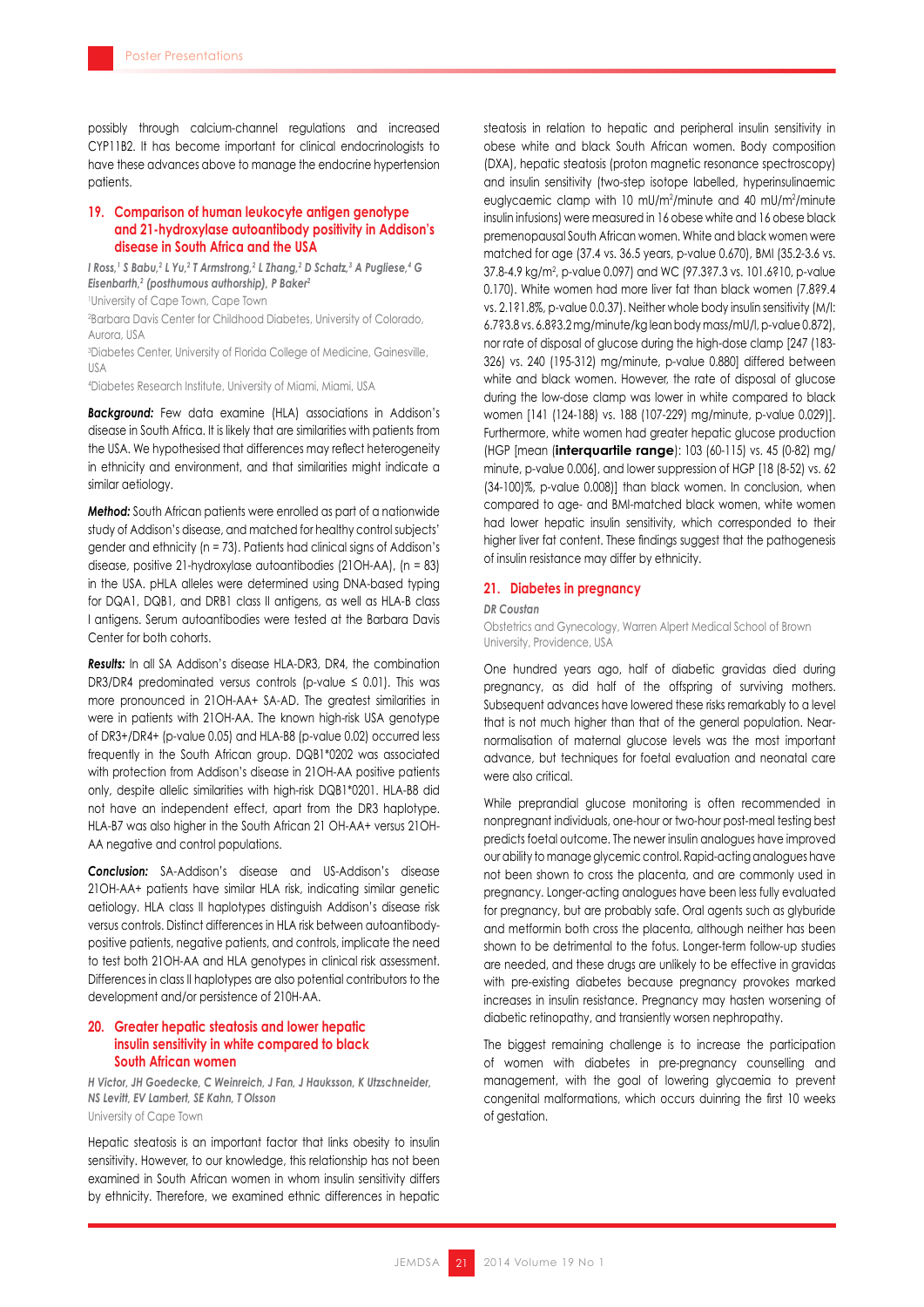### **22. Ethnic-specific associations between insulin sensitivity and skeletal muscle gene expression in black and white South African women**

*D Keswell, H Victor, NS Levitt, T Olsson, JH Goedecke*  University of Cape Town

We hypothesise that differences in the skeletal muscle expression of genes involved in insulin signaling and glucose transport may explain our previous finding that black South African women are more insulin resistant than white South African women. Therefore, we examined ethnic differences in skeletal muscle gene expression and the association with insulin sensitivity in black and white South African women. Body composition (DXA), insulin sensitivity (euglycaemic hyperinsulinaemic clamp) and the expression of insulin receptor substrate 1 (IRS-1), syntaxin 4 (STX4) and vesicle-associated membrane protein (VAMP) in skeletal muscle were measured in 16 obese black and 16 obese white premenopausal South African women matched for age (36.5 vs. 37.4 years, p-value 0.670) and BMI (37.8-4.9 vs. 35.2- 3.6 kg/m2 , p-value 0.097). In contrast to our previous findings, there were no differences in insulin sensitivity (M/I: 6.7?3.8 vs. 6.8?3.2 mg/ minute/kg lbm/mU/l, p-value 0.872) between the two ethnic groups. Furthermore, there were no differences in skeletal muscle gene expression (IRS-1: 1.2?0.05 vs. 1.2?0.07, p-value 0.757; STX4:1.1?0.04 vs. 1.1?0.07, p-value 0.669; VAMP: 1.1?0.04 vs. 1.1?0.07, p-value 0.710) between black and white women, respectively. However, in black but not white women, there was a positive association between M/I and the expression of IRS-1 (r = 0.59, p-value 0.045) and the type 4 glucose transporter isoform transport genes; STX4 (r = 0.86, p-value 0.001) and VAMP (r = 0.76, p-value 0.004). In conclusion, the association between insulin sensitivity and genes involved in skeletal muscle insulin signaling and glucose transport differs by ethnicity in South African women. These results suggest that the pathogenesis of insulin resistance and the risk of type 2 diabetes may differ in these two ethnic groups.

### **23. Are current clinical trials addressing important issues in diabetes care?**

*K Barnard,1,2 WC Lakey,2 BC Batch,2 K Chiswell,3 A Tasneem,3 JB Green2,3* Stellenbosch University, Stellenbosch Duke University, USA Duke Clinical Research Institute, USA

*Objective:* Projections that diabetes prevalence will grow globally highlight the need for appropriate clinical trials which assess interventions to prevent and treat diabetes and its complications. To determine whether or not current clinical trials in diabetes adequately address these needs, we conducted a descriptive analysis of diabetes-related trials registered with ClinicalTrials.gov from 2007-2010.

*Method:* From a dataset including 96 346 studies registered in ClinicalTrials.gov downloaded on 27 September 2010, a subset of 2 484 interventional trials was created by selecting trials with disease condition terms relevant to diabetes.

*Results:* Most diabetes-related trials were designed to enrol ≤ 500 participants (91%). 3.7% of trials targeted persons aged  $\leq$  18 years, 0.6% targeted persons  $\geq$  65 years, and the majority excluded those >75 years. Therapy was the primary purpose in 74.8% of trials, while 10% were preventive. Interventions included drugs (63.1%) and behavioural (11.7%). Primary outcomes that included mortality or clinically significant cardiovascular complications were listed in 1.4% of trials. The distribution of trials according to global region and the USA state did not correlate with the prevalence of diabetes.

*Conclusion:* Most diabetes-related trials include a relatively small number of participants, exclude those at the extremes of age, involve mainly drug therapy, rather than preventive or non-drug interventions, and do not focus on significant cardiovascular outcomes. Recently registered diabetes trials may not sufficiently address important diabetes care issues or involve affected populations.

### **24. Can point-of-care testing for plasma ketones replace the manual enzymatic method in hyperglycaemic patients with suspected diabetic ketoacidosis?**

*A Coetzee, M Hoffman, BAE Ascott-Evans* University of Stellenbosch, Endocrinology

*Background:* Urine dipsticks for ketones are a widely used screening test when diabetic ketoacidosis (DKA) is suspected in patients with hyperglycaemia. If urinary ketones are positive, patients are referred for further management, often inappropriately, as it is a poor surrogate for plasma ketones. Plasma β-Hydroxybutyrate (β-OHB) levels > 3mmol/l are diagnostic of DKA, while levels below 1 mmol/l are insignificant.

*Objectives:* To evaluate a hand-held electrochemical [point-ofcare testing (POCT)] ketone monitor and compare it with the gold standard manual enzymatic method (MEM) for the detection of plasma ketones.

*Method:* In a prospective and comparative study, we evaluated the measurement of β-OHB by means of POCT and MEM in 61 consecutive samples from patients at Tygerberg and Karl Bremer Hospitals with suspected DKA. Capillary (for POCT) and plasma samples (for MEM) were obtained simultaneously and compared for accuracy. Precision was assessed with control samples.

*Results:* The POCT method was precise [coefficient of variation (CV) < 4.5%] and there was a good correlation between the two methods with r = 0.95. Regression analysis showed a proportional bias with POCT reading higher than MEM. However, when assessed at the relevant medical decision limits (β-OHB > 3 mmol/l and < 1 mmol/l), the total allowable error (bias plus imprecision) was not exceeded. Therefore, patients will still be classified correctly. The POCT had a sensitivity of 100% and specificity of 89% for DKA (β-OHB >3 mmol/l), while sensitivity was 100% and specificity 87.5%.at levels below 1 mmol/l.

**Conclusion:** The POCT device provided an accurate and precise result, and can be used as an alternative to MEM in the diagnosis of DKA.

### **25. Testosterone, insulin resistance and type 2 diabetes**

#### *TH Jones*

Centre for Diabetes and Endocrinology, Barnsley Hospital , Barnsley, and Department of Human Metabolism, University of Sheffield, Sheffield, UK

There is increased prevalence of hypogonadism in men with type 2 diabetes. International guidelines now recommend that testosterone should be measured in men with diabetes with symptoms suggestive of testosterone deficiency. Hypogonadism is a syndrome complex which comprises both the symptoms and biochemical evidence of testosterone deficiency. Testosterone deficiency is associated with reduced insulin sensitivity, hyperglycaemia, visceral adiposity, dyslipidaemia, endothelial dysfunction, inflammation and hypertension. All of these are key components of MS and type 2 diabetes. Low testosterone reduces glucose utilisation and increases fat deposition.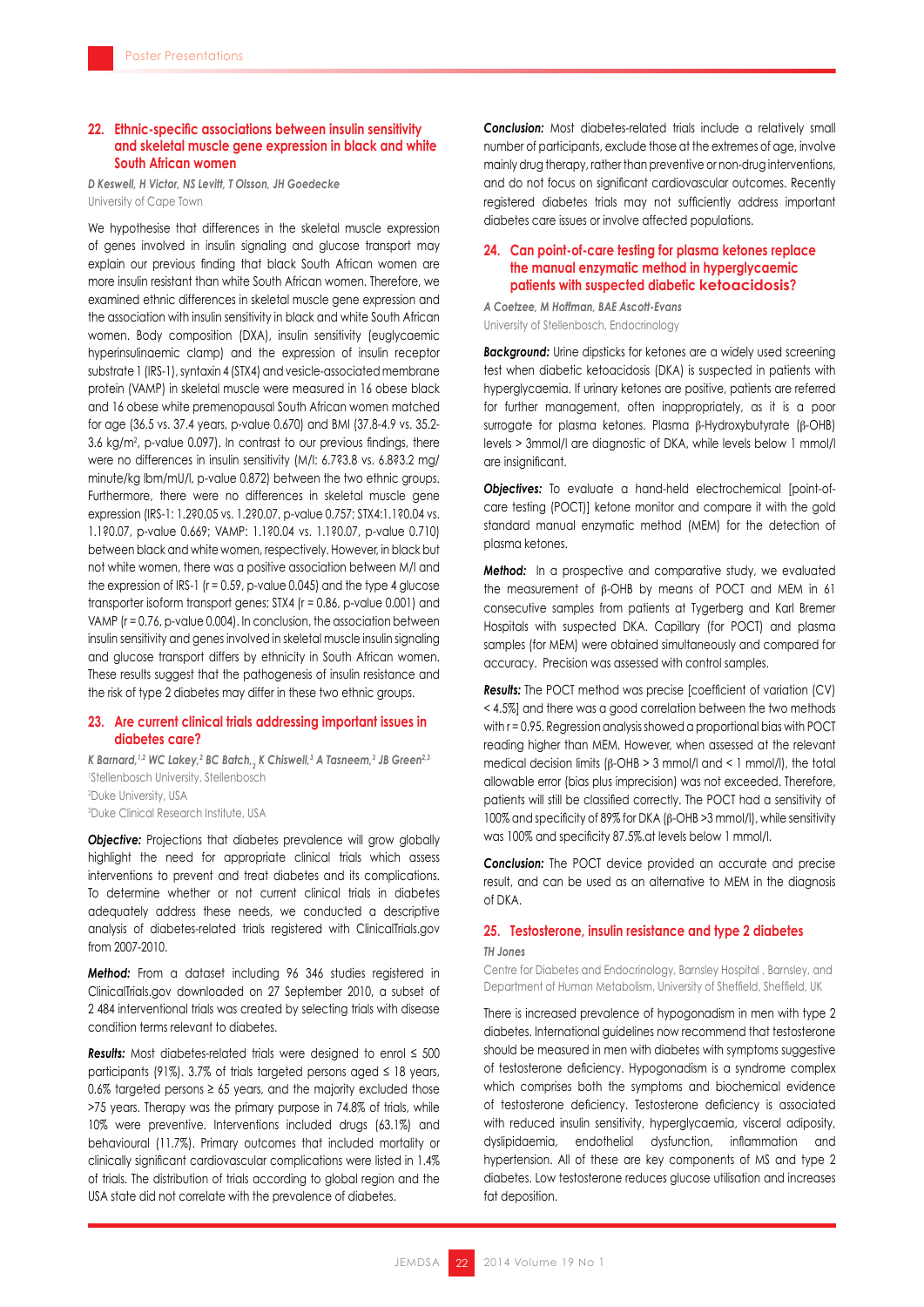Epidemiological studies have found that low testosterone is a strong independent risk factor for MS and diabetes. Androgen suppression therapy for prostate carcinoma increases incident diabetes and worsens glycaemic control. Recent population- and disease-specific (including diabetes) studies have found that low testosterone at baseline is associated with an increase in all-cause and cardiovascular mortality.

Testosterone replacement therapy (TRT) in hypogonadal diabetic men in short-term trials reduces insulin resistance and percentage of body fat, and has beneficial effects on glycaemic control, WC, leptin, cholesterol, inflammatory markers, and sexual health. Androgen receptor sensitivity may affect the response to TRT. More recently, we have reported evidence that showed that TRT in hypogonadal men with type 2 diabetes improves survival.

Recent data support the role of testosterone in diabetic men, provided a diagnosis of hypogonadism is made and TRT carefully monitored.

## **POSTER PRESENTATIONS**

### **Clinical posters**

### **CP1. Dysglycaemia and lifestyle factors in Calabar South, East Nigeria**

*O Enang, O Essien, A Otu, O Fasanmade, A Ohwovoriole* University of Calabar Teaching Hospital, Nigeria

*Objective:* To determine the relationship between dysglycaemia and lifestyle factors in residents of Calabar South, East Nigeria.

*Method:* A cross-sectional survey, comprising 1 134 subjects (645 males and 489 females), and representative of the entire population of Calabar metropolis aged 15-79 was studied. A multistage sampling method was applied to select the subjects for the study, which involved the selection of four wards by randomisation from the 22 wards of Calabar, and 50 households from each of the four wards, who were selected using the table of random numbers, from which eligible individuals aged 15-79 years from the 200 households selected were recruited. Using a modification of the WHO STEPS instrument, the information obtained included anthropometric indices, smoking, physical activity and alcohol intake. Anthropometric indices were expressed as a mean (SD). The comparison of means between groups was performed using independent Student's t-test. The strength of association between the quantitative variables was determined using Pearson's product-moment correlation coefficient. The level of significance was taken to be p-value < 0.05.

*Results:* The overall prevalence of dysglycaemia was 23.6% (24.2% males and 22.9% females), and undiagnosed diabetes mellitus was present in 6.5% (7.9% in males and 4.7% in females). Lifestyle factors significantly associated with dysglycaemia in this study were alcohol intake, smoking and physical inactivity. Others risk factors were a family history of diabetes mellitus and hypertension.

*Conclusion:* There is significant association between dysglycaemia and lifestyle factors.

### **CP2. Physical activity and hypertension in South African adults**

*LJ Ware,1 K Rennie,2 L Gafane,1 J Collard,2 T Nell,1 AE Schutte1* 1 North-West University, South Africa 2 University of Hertfordshire, UK

**Objectives:** Estimates suggest that approximately 6-million South Africans have hypertension, with half classified as stage 1 (mild). Mindful of the cost of lifelong drug therapy, the South African Hypertension Society guidelines suggest delaying drug therapy through lifestyle modification (increased physical activity and weight management) in all but those with the highest risk. This pilot study examined the relationship of BP with physical activity and bodyweight in black South African adults employed in physical occupations.

*Method:* Service industry employees (n = 52, 27% male, mean age of 42 years, SD 9.4) were recruited from their workplaces. Clinic BP was measured with an automated Omron® device and a 24-hour Mobil-O-Graph® ambulatory blood pressure monitor (ABPM) fitted. A waterproof triaxial accelerometer (GENEActiv®) was placed on the non-dominant wrist for seven-day physical activity measurement.

*Results:* A total of 53% (25 of 47) of the participants had ABPM in the hypertensive ranges. With either office BP or ABPM measures, > 70% of those with hypertension were stage 1. Overweight and obesity (BMI > 25kg/m2 ) prevalence was 74%. We found that BP correlated with WHtR (p-value < 0.05). Physical activity (mean sum of vector magnitude, i.e. a summary measure of physical acitivity/day), age and WHtR accounted for 25% of the variance in daytime ABPM (adjusted R2).

*Conclusion:* We found that most hypertension cases are stage 1, and that both physical activity and WHtR are independently associated with BP. In future lifestyle intervention studies, accurate estimations of physical activity and obesity will be important to adequately assess the effectiveness of lifestyle modification in South Africa.

### **CP3. Correlate testosterone levels and the international Ageing Males' Symptoms questionnaire in African type 2 diabetic male patients**

*S Bhana, N Crowther* University of Witwatersrand

**Objectives:** To describe testosterone status in African type 2 diabetic male patients at Chris Hani Baragwanath Academic Hospital and to validate the use of an internationally accepted questionnaire [Ageing Males' Symptoms(AMS questionnaire] to identify testosterone deficiency.

*Method:* Male patients with type 2 diabetes attending the diabetes clinic at Chris Hani Baragwanath Academic Hospital over a sixmonth period were asked to complete an AMS questionnaire. The questionnaire was made available in both English and *iZulu* format. Each patient underwent an early morning total testosterone blood test. This is a substudy of a PHD titled, *To describe the androgen status (testosterone and dehydroepiandrostenedione sulphate levels) in chronic diseases (diabetes, cardiac disease, autoimmune disease and renal failure) and to measure various clinical, psychological, biochemical, genetic and biometric markers before and after treatment with androgens.*

*Results:* The AMS questionnaire was not adequate in identifying the African male patient with type 2 diabetes and testosterone deficiency. Testosterone deficiency was found in half of our patients.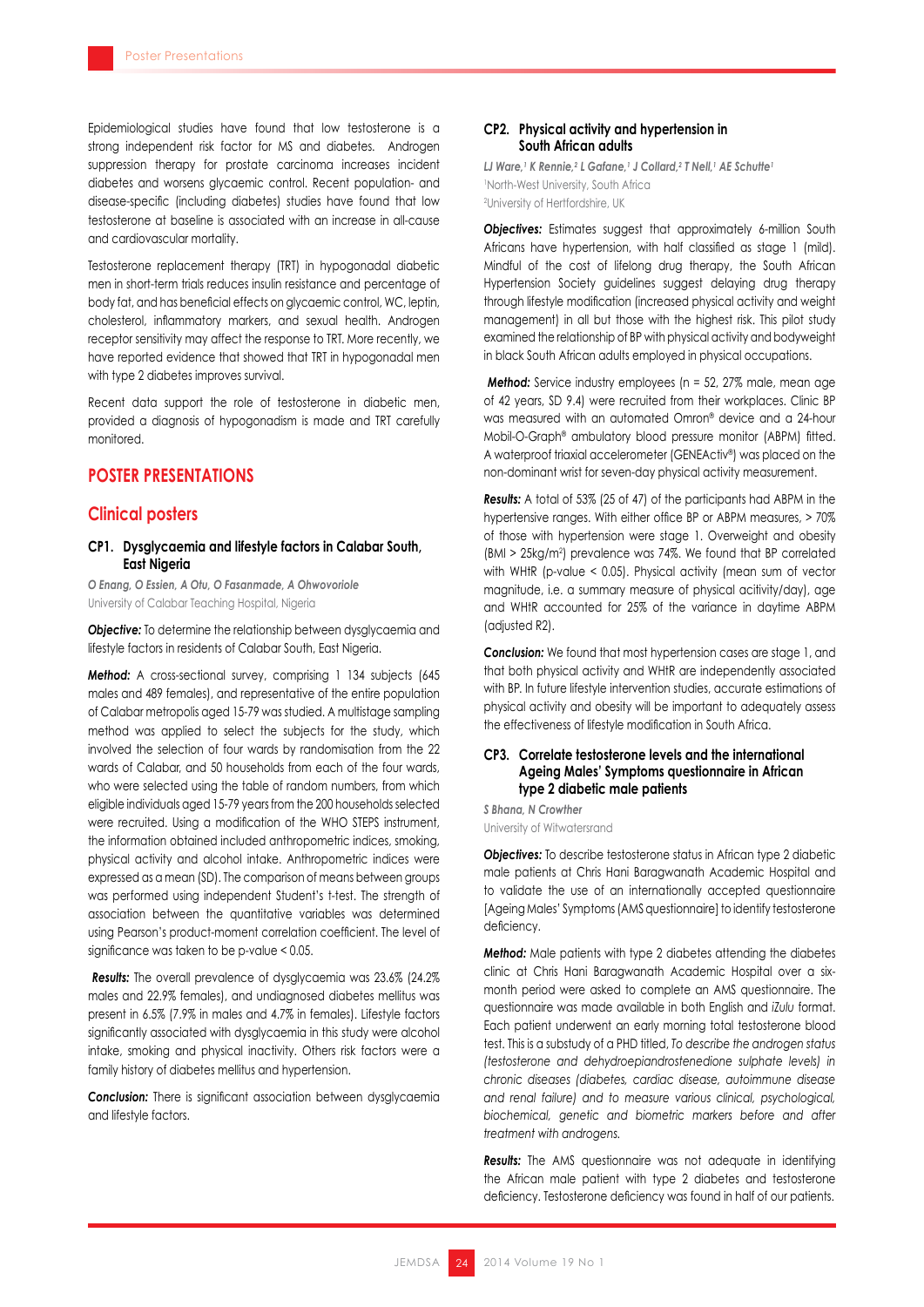*Conclusion:* This study's result concur with previously published international data that approximately 50% of type 2 diabetic patients have testosterone deficiency. The study identifies the need for a screening tool other than the AMS questionnaire.

### **CP4. Opportunistic screening as a tool for identification of early diabetes mellitus in the sub-Saharan Africa population: are we targeting the right people?**

*KM Leshabari, M Matemu, R Bushiri, R Kalikawe*

Walter Hospital, Dar Es Salaam, Tanzania

**Objective:** To estimate the prevalence of undiagnosed diabetics in residents of a typical cosmopolitan area in sub-Saharan Africa by using opportunistic screening technique.

**Method:** A high-risk cohort of residents who included relatives and friends of patients living with diabetes mellitus, at-risk staff at the municipal hospital, staff of the municipal director's office, as well as relatives of other patients seeking care for CVD at the municipal hospitals during National Diabetes Week were invited at random to participate in the study. FBG, as well as postprandial glycaemic measurements (using capillary blood measurements) were taken together with other cardiometabolic risk variables or opportunistic screening, and analysed using SAS® statistical software version 9.2. An alpha level of 5% was considered to be significant for disproving the null hypothesis. Screened positive respondents underwent further tests for confirmatory purposes.

*Results:* The study recruited a total of 189 participants. Three per cent of the screened participants were found to have blood glucose values in the diabetes range. One in three (32.86%) respondents reported that they had a positive family history of diabetes. There was a strong and positive correlation between a family history of diabetes and a family history of hypertension ( $\gamma = 0.6$ , p-value < 0.0001). BMI positively correlated with hypertension screening outcomes  $(y = 0.266, p-value 0.0017)$ , but not diabetes screening outcomes  $(y = -0.01, p-value 0.9066)$ .

*Conclusion:* The positive yield for diabetes screening was relatively low in this study population using conversional diagnostic tests. Glycaemic measurements in this study population were revealed to have a mixture distribution.

### **CP5. Age at initiation of diabetes-targeted screening in sub-Saharan Africa: how applicable are American Diabetes Association recommendations to African settings?**

*B Mphumuhila, K Leshabari, R Bushiri* Temeke Municipal Hospital, Dar Es Salaam, Tanzania

*Objective:* To estimate appropriate age at initiation of diabetes opportunistic screening in adults living in a typical cosmopolitan area of sub-Saharan Africa.

**Method:** A cross-sectional analytical targeted screening was conducted in a high-risk group in the Ilala Municipality in Dar es Salaam. Glycaemic measurements included fasting or two-hour postprandial glycaemia. Data were collected using a locally prevalidated questionnaire provided by the Tanzania Diabetes Association. Analysis was performed using SAS® version 9.2, and mainly involved Student's t-test and Pearson's product-moment correlation coefficient for continuous variables, as well as the chisquare test for categorical variables. Type 1 error rate was fixed at 5% level. Verbal informed consent was sought from participants before screening.

*Results:* One hundred and eighty-nine volunteers were randomly invited to participate in a targeted screening exercise. There was a slight female preponderance (50.5% vs. 49.5%). Trend test of association between age categories and screening outcomes for diabetes revealed a highly significant association  $(y2 = 8.5269)$ , df = 1. p-value 0.0041). There were more people with pre-diabetes in the age group 30-45 years than in the age groups < 30 years or  $> 45$  years ( $\chi$ 2 = 35.63, df = 4, p-value < 0.01). Weak but significant association was present between age and BP ( $\gamma$  = 0.12, p-value  $<$  0.0001), and BMI ( $\gamma$  = 0.23, p-value 0.004). No evidence of correlation between age and gender (p-value 0.45) was apparent, but when age was categorised according to American Diabetes Association recommendations, the association was strong and significant  $(\chi 2 = 12.02, df = 2, p-value < 0.001).$ 

*Conclusion:* Young age had weak correlation with pre-diabetes. Older individuals tested positive for diabetes than younger individuals.

### **CP6. Cardiometabolic risk factors in a high-risk adult population in Dar Es Salaam in Tanzania: what went wrong?**

*B Mphumuhila, K Leshabari* Temeke Municipal Hospital, Dar Es Salaam, Tanzania

**Objective:** To compare the cardiometabolic risks of frank diabetics and a high-risk population group in a typical setting in sub-Saharan **Africa** 

**Method:** Cross-sectional, analytical targeted screening was conducted in a pre-defined high-risk group in Temeke Municipality in Dar es Salaam, Tanzania. Considered glycaemic measurements were either FBG or two-hour postprandial glucose measurements. Data were collected using a locally pre-validated questionnaire provided by the Tanzania Diabetes Association. Analysis was performed using SAS® version 9.2 and mainly involved Student's t-test and Pearson's correlation for continuous variables, as well as the chi-square test statistics for categorical variables. Type 1 error rate was fixed at 5% level. Verbal informed consent was sought from participants before screening.

*Results:* Compared to frank diabetics group (n = 35), those with negative screening results in respect of diabetes were likely to be younger than 30 years (p-value 0.02) and of male gender (p-value 0.05). Evidence of the difference between the two groups with respect to BMI (p-value 0.37), SBP (p-value 0.07) or DBP (p-value 0.08), as well as alcohol history (p-value 0.046), was barely significant or non-significant. Pearson's correlation between age and SBP, as well as DBP, was significant in the diabetic group (Y = 0.404, p-value < 0.01), but not for the high-risk group who were screened negative (0.30907, p-value 0.0801).

*Conclusion:* There appears to be a difference between high-risk groups who were negative in respect of screening for frank diabetics in this study population.

### **CP7. A retrospective study of myocardial perfusion imaging at Inkosi Albert Luthuli Central Hospital, Durban, over a 12-month period**

*A Shmendi,1 F Pirie,2 D Naidoo,3 B Tlou,4 W Pilloy,5 AA Motala2* Departments of 'Medicine, <sup>2</sup>Diabetes and Endocrinology, <sup>3</sup>Cardiology, 4 Biostatistics and <sup>5</sup> Nuclear Medicine; University of KwaZulu-Natal

**Objective:** The relationship between myocardial perfusion imaging (MPI) abnormalities, diabetes mellitus and glucose control in South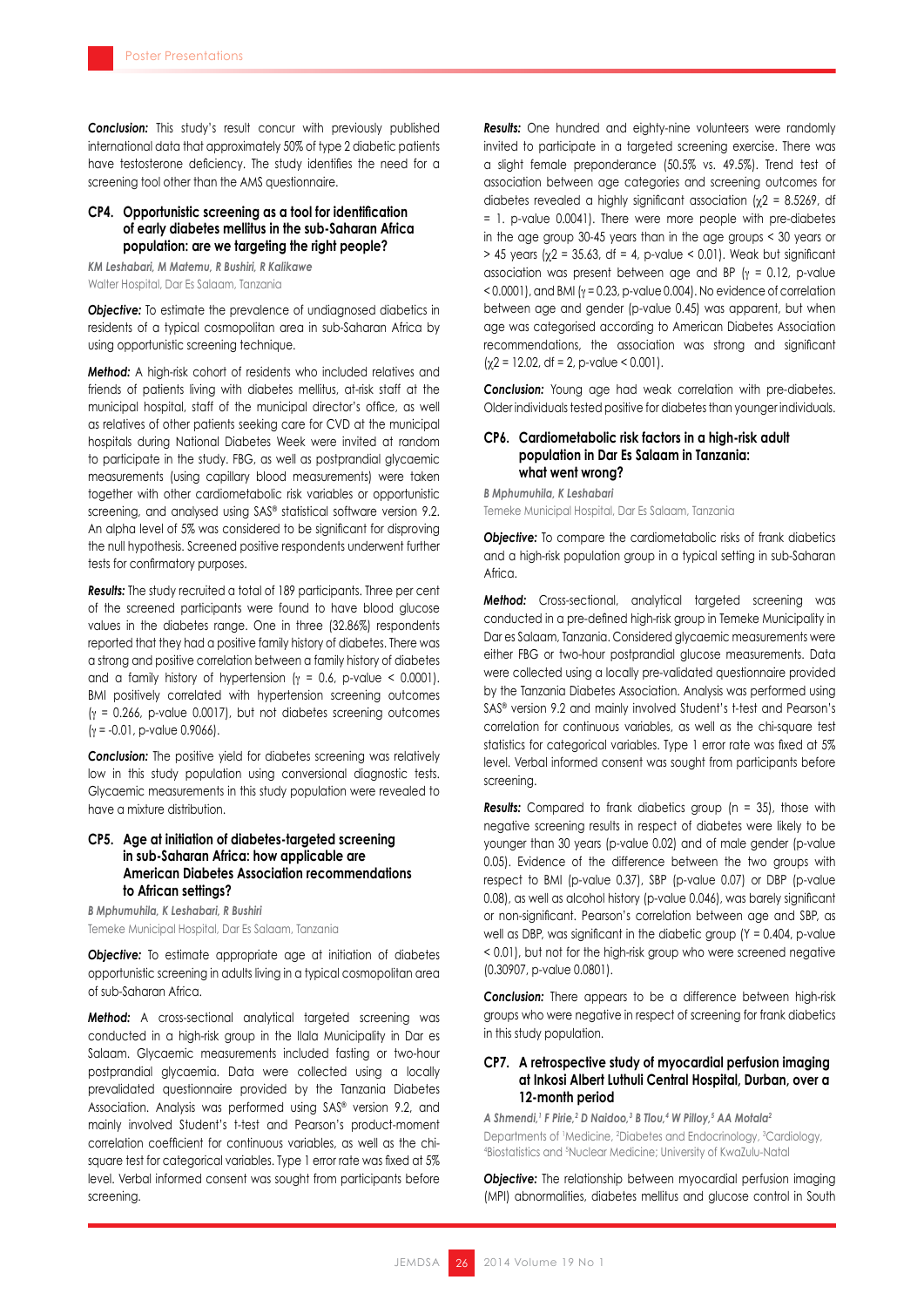African populations is unknown. It was hypothesised that in subjects undergoing MPI for suspected coronary artery disease (CAD), those with diabetes would have more extensive perfusion defects, and that diabetes control would influence MPI abnormalities. The objective was to examine the relationship between the severity of CAD diagnosed with MPI in subjects with and without diabetes, and to determine the relationship between diabetes control and the extent of CAD.

*Method:* The study was a retrospective chart review of 340 subjects in whom MPI scans were performed over a 12-month period.

*Results:* Subjects with diabetes had a higher prevalence of abnormal MPI, with more extensive ischaemia, compared to subjects without diabetes [85.6 vs. 68%, relative risk (RR) 1.26, p-value < 0.01]. Glycated HbA<sub>1c</sub> ≥ 7% was associated with a higher risk of abnormal MPI, with more extensive ischaemia, compared to that in those with diabetes and HbA<sub>1c</sub> < 7% (RR 1.13, p-value 0.04), and that in subjects without diabetes (RR 1.33, p-value < 0.01).

*Conclusion:* Subjects with diabetes have more extensive myocardial ischaemia compared to subjects without diabetes. Furthermore, poorer diabetes control is associated with more abnormalities on MPI scanning.

### **CP8. The impact of gender differences on the risk of diabetes mellitus in high-risk group in a typical sub-Saharan African environment**

*K Leshabari, R Bushiri, B Mphumuhila, R Kalikawe* Walter Hospital, Dar Es Salaam, Tanzania

**Objective:** To assess the impact of gender differences on the risk of diabetes mellitus in an adult community in sub-Saharan Africa.

**Method:** Cross-sectional, analytical targeted screening was carried out in a high-risk group in the Ilala Municipality in Dar es Salaam, Tanzania. Glycaemic measurements included fasting and/or twohour postprandial glycaemia. Several independent risk factors were compared with respect to gender. Analysis was carried out using SAS® version 9.2, and mainly involved Student's t-test for continuous variables, as well as chi-square test statistics for categorical variables. An alpha level of 5% was used to disprove the null hypothesis. Verbal informed consent was obtained from participants before screening.

*Results:* The study recruited a random high-risk sample of 189 participants. Females constituted 50.5% of the sample. During screening, 20.2% and 23.2% of participants screened positive for diabetes mellitus and hypertension, respectively. A positive diabetes family history was reported in 13.7% of the sample. Females recorded higher glycaemic levels than men (p-value 0.0399). No evidence was found of a statistical significant differences between gender and age (p-value 0.45), BMI (p-value 0.33), and SBP (p-value 0.37). Diabetes status showed a significant association with age ( $\chi$ 2 = 12.2735, df = 4, p-value 0.015). The correlation between diabetes family history and diabetes screening outcome were barely significant (γ = 0.45, p-value 0.058).

*Conclusion:* There was fairly high yield of positive screening outcome for both diabetes and hypertension in the sample. Females had higher careened glycaemic levels than males. Positive diabetes outcome was found in older than younger participants. Most participants revealed no previous history of diabetes screening.

### **CP9. Diabetes mellitus research: Tanga City, Tanzania**

### *E Kitiku, S Moizali*

**Background:** Tanga City has eight districts. Diabetes management and care are carried out in only two centres, Bombo and Teule District Hospitals. An important aspect of management and care is providing health education on nutrition, lifestyle modification and exercises; and conducting basic investigations into the self-management of diabetic patients in order to prevent diabetes complications. According to statistics at Bombo Hospital, there were 1 580 patients between January 2004 and March 2012. There were more females than males. The monthly record of attendance included patients on injection insulin, type 1 patients, children younger than 18 years, patients on oral hypoglycemic drugs, patients on special diets and who exercise, and those with diabetic complications.

*Method:* Activities performed in the diabetes clinic include providing health education on diabetes and its general predisposing factors, as well as on diet, lifestyle changes, and the importance of exercise, self-management, investigations and screening for diabetes complications, treatment, BMI calculations, the taking of vital signs, completing follow-up forms and general management and care, which are all performed at the Bombo Region Referral Hospital.

*Results:* Bombo Hospital had 1 580 patients between 2004 and 2012. Other findings were that male diabetes patients were more underweight than females and that females diabetes patients were more obese than males, and very obese patients were female. More than 75% of the diabetes patients were hypertensive. Education on a healthy diet and dietary modification and the importance of exercise is needed. More than 50% of diabetes patients has uncontrolled blood glucose. More than 85% type 1 and type 2 diabetes mellitus patients on injection insulin were underweight. Poverty and cultural beliefs contribute to this.

*Conclusion:* According to data obtained through self-administered oral questions, interviews and observations, 95% of diabetes patients didn't know the importance of modified management and care with respect to diet, and self-management with regard to injections, storage, injection technique and sites, or even what to do in the event of hypoglycemia. Only 5% of health personnel had an idea of how to advise diabetes patients to modify their diet or lifestyle. Most of them did not have an idea of what to suggest. Obstacles hindering diabetes services include poor health personnel participation in diabetes services, a shortage of staff, the fact that the community does not have information on diabetes, predisposing factors, signs, symptoms and the prevention thereof. Diabetes services are not available in dispensaries and district hospitals. Staff are not motivated or incentivised. It is recommended that workers and communities should be trained with respect to diabetes services so that all can test for diabetes mellitus and be familiar with it.

### **CP10. Lipoma of the clitoris presenting as a disorder of sex development: a case report**

#### *S. Mda, FPR de Villiers*

Department of Paediatrics and Child Health, Medunsa Campus, University of Limpopo

**Introduction:** The term, disorders of sex development (DSD), is used to describe conditions in which development of chromosomal, gonadal, or anatomical sex is atypical. A working diagnosis of DSD should be followed using timely investigations to enable management decisions to be taken without undue delay.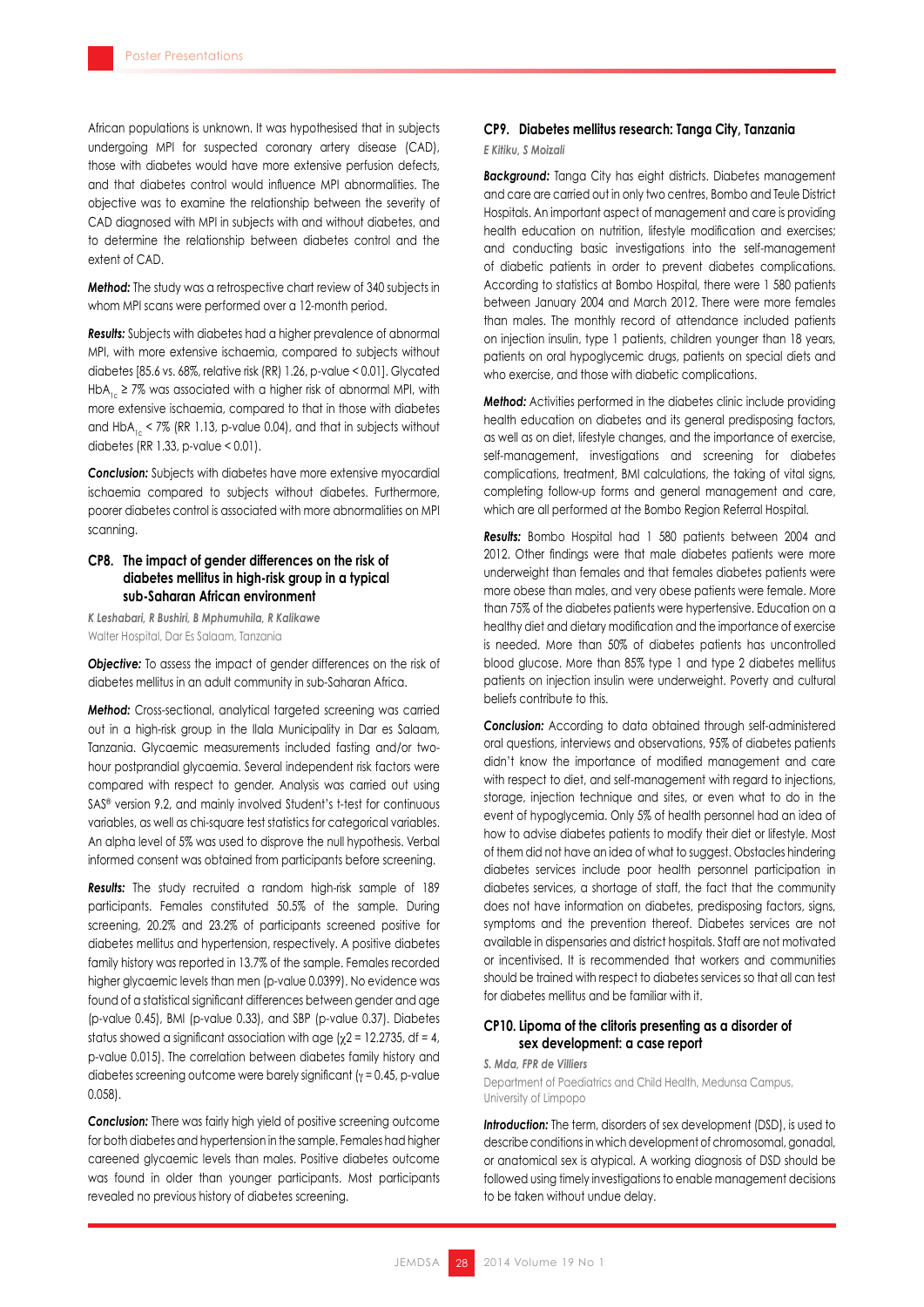**Case report:** A three-day-old infant presented to the neonatal ward at Dr George Mukhari Hospital and was assessed as having an enlarged clitoris. The mother was 28 years of age, and had not used any medications during pregnancy and had no evidence of virilisation. An examination of the infant revealed no abnormalities other than an enlarged clitoris of 1.8 cm, with no palpable gonads, and a normal anal orifice. The birthweight was 3.3 kg, and the length and head circumference were normal for gestational age. The infant was not dehydrated, with normal BP. A pelvic ultrasound confirmed the presence of a uterus. A working diagnosis of DSD was made owing to congenital adrenal hyperplasia. 17-α-hydroxyprogesterone levels at age five days were 16 nmol/l, with testosterone levels of 0.1 nmol/l. Repeat 17- $\alpha$ -hydroxyprogesterone levels at one month of age were 2.5 nmol/l. Chromosomes results were 46 XX. The infant was referred to the urologist, who performed a clitoral reduction. A biopsy of the clitoral body revealed a lipoma. The external genitalia appearance was satisfactory one month postoperatively.

**Conclusion:** Lipomas of the vulva are rare and typically occur in adults. The clitoromegaly that was observed raised suspicions of DSD, which turned out to be incorrect.

### **CP11. Pseudohypoparathyroidism type IA: the Chris Hani Baragwanath Hospital series**

*V Nicolaou, R Shires*

Chris Hani Baragwamnath Academic Hospital; and University of the Witwatersrand

**Objective:** Pseudohypoparathyroidism (PHP) is a rare disorder (1:100 000), first described in 1942 by Albright et al. It is characterised by hypocalcaemia and hyperphosphataemia due to resistance to the parathyroid hormone (PTH). Various types of PHP have been described. It may be due to an abnormality involving the  $\alpha$ -subunit of the stimulatory G-protein, i.e. type I, or a defect involving adenylate cyclase, i.e. type II. Type IA is the most common, and is associated with a typical phenotype, known as Albright's hereditary osteodystrophy (AHO). The objective was to report the first cohort of PHP-IA patients in the South African population.

*Method:* Eight black patients, five females and three males, aged six months to 28 years at the time of initial presentation, attending the Endocrine Clinic at Chris Hani Baragwanath Academic Hospital, were studied.

Their presenting symptoms, family history, phenotypic characteristics, biochemical and hormonal profiles and radiological findings were documented.

*Results:* Patients were initially hypocalcaemic, with elevated PTH levels. Regarding other markers of hormone resistance, TSH levels were raised in five of the patients in the presence of normal thyroid hormone levels (62.5%), and luteinising hormone (LH) levels were elevated in three patients (37.5%). All of the patients had one or more features of AHO, but only three (37.5%) had brachymetacarpalia. Intracranial calcifications were documented in six patients (75%) by CT scanning.

*Conclusion:* This is the first documented cohort of patients with PHP in South Africa.

### **CP12. A rare case of Cushing's syndrome**

*S Akerman, E Delport* Steve Biko Academic Hospital

A 42-year-old male patient was referred by a specialist physician with features of Cushing's syndrome, as well as recently diagnosed hypertension and type 2 diabetes mellitus. Clinical features included moon facies, a dorsicervical hump, telangiectasia, proximal myopathy, centripetal obesity and purple striae. Special investigations revealed an elevated 24-hour urinary-free cortisol with elevated midnight salivary cortisol, and failure to suppress using the low-dose dexamethasone suppression test. ACTH values were also elevated. Magnetic resonance imaging showed a normal pituitary gland with only a right-sided antrochoanal polyp of 1.5 x 1 cm, that extended into the middle ethmoidal cells. Contrasted CTs of the chest and abdomen to evaluate for an ectopic ACTH focus were performed and found to be normal. A technetium-99m scan was then performed which demonstrated a mass in the right paranasal area with somatostatin receptors. Surgical removal and a histopathological examination confirmed it to be an ACTH-secreting adenoma.

### **CP13. Are African children with diabetes adequately supported by their families?**

### *FPR de Villiers*

The Department of Paediatrics and Child Health, MEDUNSA Campus of the University of Limpopo, Pretoria

**Objectives:** Coping with diabetes control is difficult for newly diagnosed and experienced patients; the former because of the complex technical requirements that they suddenly have to face, and the latter because of constant repetition in respect of tests, insulin administration and dietary vigilance. Some of our patients have stored insulin inappropriately or measured it incorrectly. Children need to be able to give their own insulin or conduct home blood glucose monitoring without help before they can be expected to cope with such complex tasks. The objective was to establish whether or not patients are adequately supported by their family in terms of giving injections and conducting monitoring.

**Method:** Patients attending the paediatric and young adult diabetic clinics were interviewed. Permission was granted by the ethics committee and informed consent obtained.

*Results:* Forty subjects were interviewed. Ages varied from 7-31 years. Twenty-five were younger than 18 years of age. The duration of diabetes varied from three months to 10 years in paediatric patients. Of 25 patients, 17 measured the insulin themselves, while five mothers did so. Twenty children then administered the injection. The dosages were checked in seven cases. The mothers of four children younger than 10 years measured their insulin, but the children injected it themselves. Eight of the nine children aged 1-15 years measured and injected their insulin themselves. However, the dosages were checked by an adult in only two cases.

**Conclusion:** It is appropriate that older children take responsibility for measuring and injecting their insulin. However, younger children do not seem to be sufficiently supported by their families.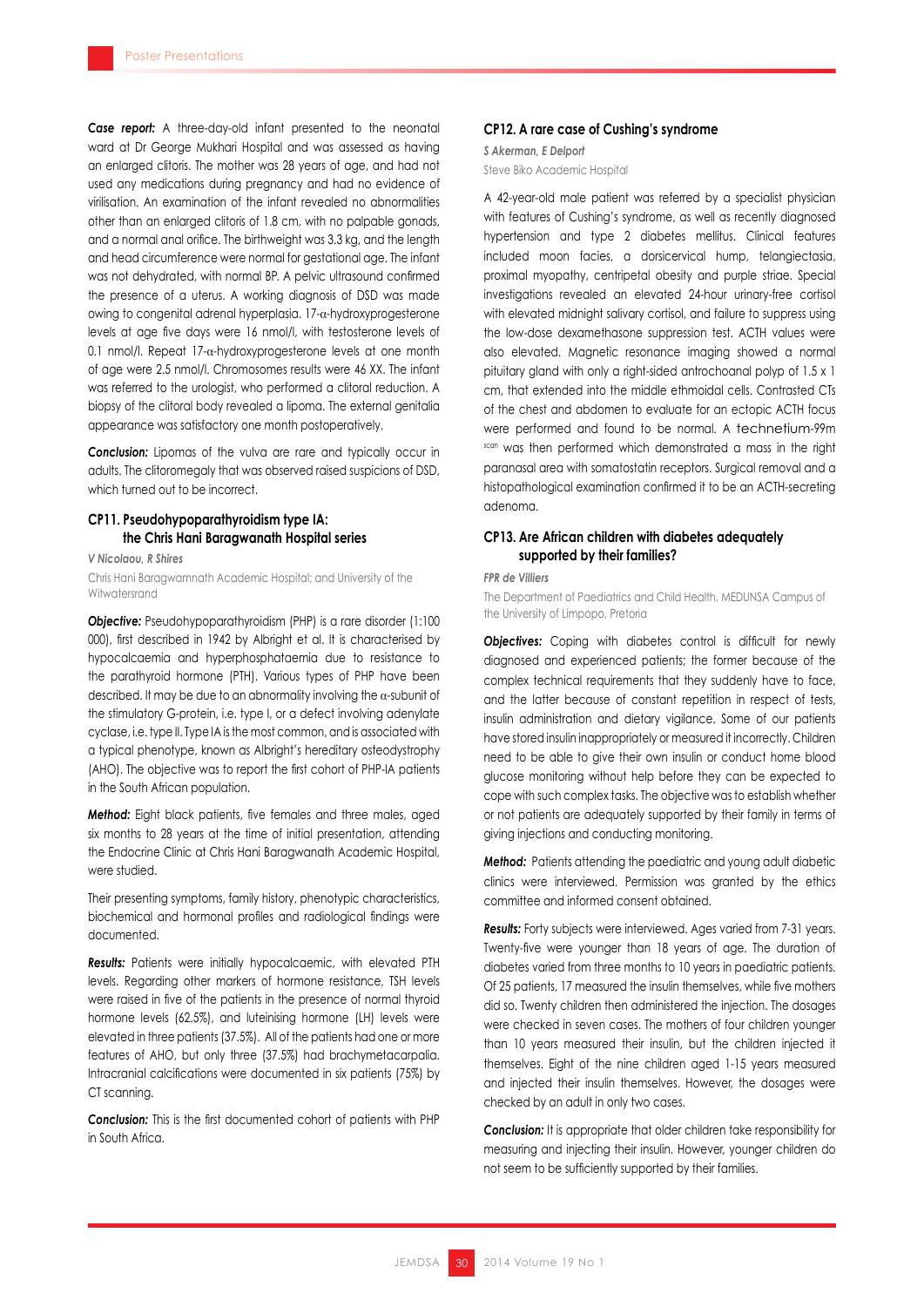### **CP14. A case of primary pigmented nodular adrenocortical disease**

*NG Mahyoodeen, Z Laher, MV Omar, JA George, C Leisegang, K Parbhoo, R Shires* Chris Hani Baragwanath Academic Hospital

Primary pigmented nodular adrenocortical disease (PPNAD) is a rare cause of Cushing's syndrome. The various forms of nodular adrenocortical disease account for 10% of cases of ACTHindependent Cushing's syndrome, and PPNAD comprises a small fraction thereof.

A 14-year-old male was referred to the endocrine clinic at Chris Hani Baragwanath Hospital by the paediatric department with clinical features of Cushing's syndrome. His older brother had a history of having been managed surgically for Cushing's syndrome. Biochemistry confirmed the diagnosis of Cushing's syndrome, as evidenced by an elevated midnight cortisol of 566 nmol/l (138- 220 nmol/l), an elevated urine-free cortisol of 1 052 nmol/24 hours (57.7-806.8 nmol/24 hours), as well as failure of suppression on the 1 mg overnight dexamethasone suppression test.

Furthermore, a paradoxical increase in his urinary cortisol excretion followed the low-dose dexamethasone suppression test, rising from 680 nmol/24 hours to 1649 nmol/24 hours, characteristic of PPNAD. Adrenal aetiology was supported by an undetectable ACTH level.

CT imaging of the adrenal glands showed no evidence of either an adenoma or bilateral adrenal hyperplasia. However, adrenal vein sampling revealed bilateral marked elevations of cortisol bilaterally, as compared to peripheral cortisol levels (right adrenal vein 4 265 nmol/l, left adrenal vein 1 1185 nmol/l, and peripheral 455 nmol/l).

The patient underwent bilateral laparoscopic adrenalectomy. Histology confirmed a diagnosis of primary pigmented nodular adrenal hyperplasia. The patient displayed no clinical features of Carney complex. Genetic testing was not undertaken.

PPNAD is a rare cause of ACTH-independent Cushing's syndrome, but remains an important consideration, especially since radiological features may be misleading.

### **CP15. Disseminated large cell neuroendocrine carcinoma associated with ectopic adrenocorticotropic hormone secretion**

*A van der Walt, K Huddle, S Pather, A Korb* University of Witwatersrand, Chris Hani Baragwanath Academic Hospital

EAS secretion is associated with a heterogenous spectrum of NETs, as well as non-NET tumours. Both EAS and NET are relatively uncommon. LCNEC is considered to be a poorly differentiated NET and is very rarely associated with EAS. Only case reports of EAS associated with LCNEC have been documented. We present a case of disseminated LCNEC associated with EAS. The LCNEC was diagnosed on bone marrow trephine biopsy, and the likely but unproven primary was a NET arising from the superior mediastinum, which also caused superior vena cava syndrome at presentation.

### **CP16. Diabetes care via telemedicine in South Africa**

*D Segal,1 G Rowe,2 R Johnson,2 U Shannon,2 S Plaatjie,2 A Schwulst2* 1 CDE, Parktown 2 Guidepost, Rosebank

*Objective:* Type 2 diabetes mellitus is a national epidemic. Excellent treatment algorithms and medications exist, yet the ability to achieve

SEMDSA-specified glycaemic targets remains poor for a number of reasons, including heavy reliance on self-care, inappropriate systems, patient and doctor barriers to insulin initiation, and intensification and the requirement for data-driven therapy modification.

*Method:* Four hundred and eighty insulinised type 2 diabetes mellitus patients volunteered to participate. After an initial structured faceto-face education session with a Doctor of Nursing Education (DNE), ongoing data-driven instruction on dose titration to reach SEMDSAdefined glycaemic targets and coaching on meal planning, exercise and insulin use were carried out via DNEs in a call centre operating on the Guidepost® software platform. Patients submitted structured self-monitoring of glucose readings to the platform via SMS. The frequency of structured testing and clinical interactions varied per patient.

*Results:* The overall uptake and acceptability of the programme was high, with over 26 000 glucose readings submitted. Patient and doctor feedback was positive, with 88% retention over 18 weeks. Target range pre-meal blood glucose values between 4 and 7 mmol/l increased 62% from baseline to week 18, and the time spent in the hyperglycaemic (blood glucose > 11 mmol/l) and hypoglycaemic (≤ 3.9 mmol/l) ranges declined by 46% and 25%, respectively.

*Conclusion:* A patient-centered diabetes care and education telemedicine programme in insulin-treated subjects with type 2 diabetes mellitus, that utilises a combination of structured testing, SMS-based data input, periodic data-driven telephonic coaching and validated learning has a good uptake, is acceptable to patients and healthcare providers, and results in improved glycaemia.

### **CP17. To determine the precalence of lipodystriphy and metabolic changes in human immunodeficiency virus-infected patients on highly active antiretroviral therapy at Ilala HIV clinics between 2009 and 2010**

*D Narciss* Dar Es Salaam

**Objective:** MS refers to a clustering of cardiovascular risk factors that include diabetes, obesity, ageing, physical inactivity, dyslipidaemia, hypertension and lipodystrophy. Lipodystrophy is more common in people living with acquired immune deficiency syndrome (AIDS) using highly active antiretroviral therapy (HAART), and there is little data on MS in people living with AIDS using HAART in our environment. This study was carried out to determine the prevalence of lipodystrophy and metabolic changes in HIV-infected patients on HAART at Ilala HIV clinics between 2009 and 2010.

**Method:** A retrospective study was performed and analysed using SPSS® programme version 15, whereby 652 people older than 18 years living with HIV/AIDS, who had been tested for lipids profile and using HAART for not less than nine months, were recruited from five care and treatment centres out of 13 centres in Ilala District in Dar es Salaam, Tanzania. This study was performed for one year from January 2011 to December 2011.

*Results:* Of 652 people living with HIV/AIDS, 332 (50.9%) were females and 320 (49.1) males. Approximately 60% of the participants were obese, and three quarters (75) of the obese participants were aged 35-54 years (p-value < 0.01). Of the 156 participants with elevated BP, only 37 (23.7%) were on antihypertensive drugs, and there were serum triglycerides in two thirds of participants with elevated BP aged 35-54 years (p-value < 0.01).The magnitude of MS in the protease inhibitor (PI)-based regimen was significantly higher than that in the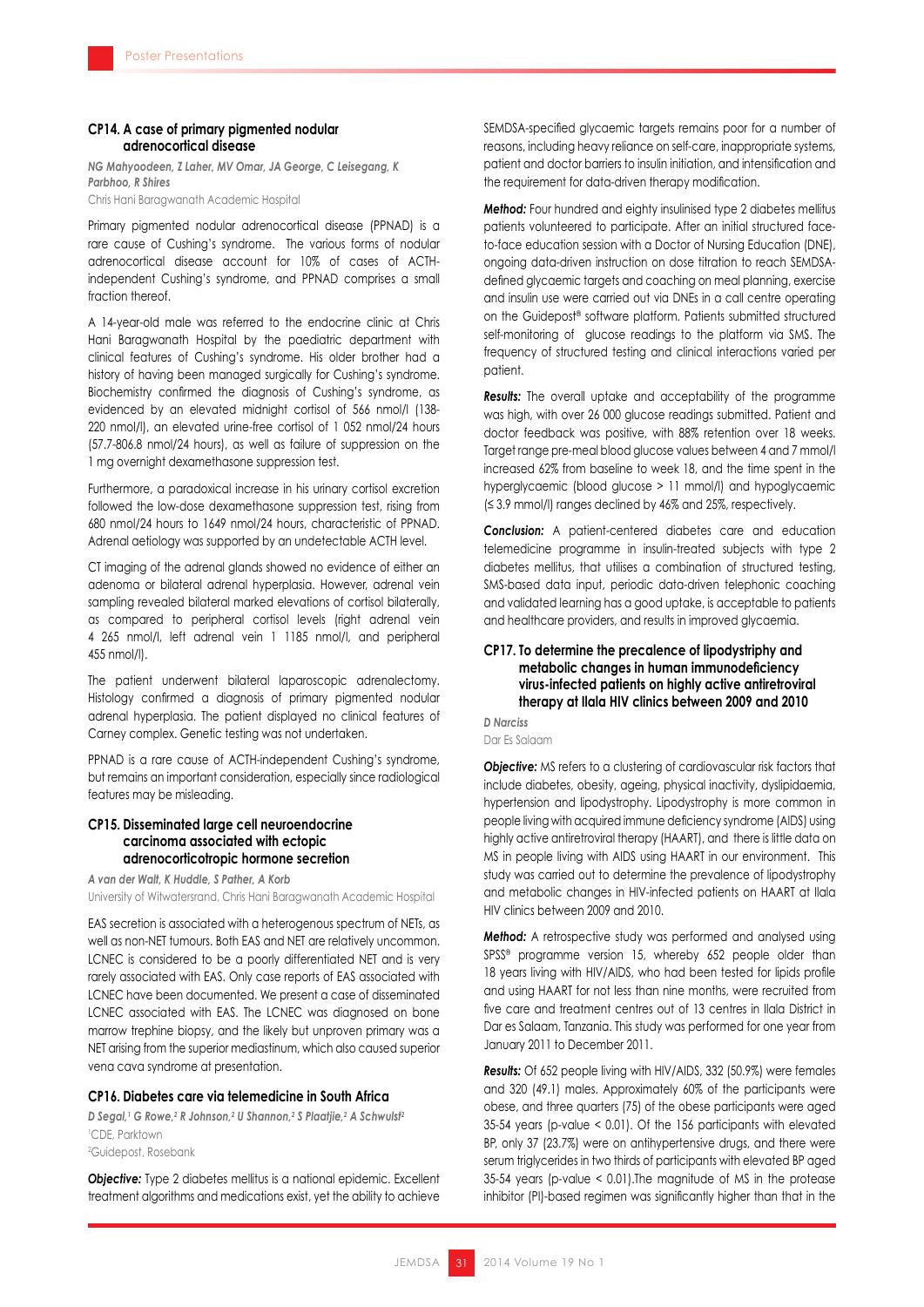**non**-**nucleoside reverse-transcriptase** inhibitors (NNRTI) based regimens, in those participants who had been using HAART for more than 18 months (p-value < 0.01).

*Conclusion:* This study observed that there was high prevalence of MS by 42% in people living with AIDS using HAART, with a strong association of person, age group, dyslipidaemia and duration in both NNRTI- and PI-based regimens.

### **CP18. Diabetes self-management education programmes in high- and low-mortality developing countries**

*L Dube, S van den Broucke, M Housiaux, K Rendall-Mkosi* Univesite Catholique de Louvain, University of Pretoria

*Objective:* Diabetes mellitus is often considered to be a disease of the affluent, but is increasingly becoming a burden for the developing countries as well. Self-management education is a key factor in the care of diabetic patients. However, its implementation in developing countries is not well documented. The objective was to identify and synthesise published literature on diabetes self-management education interventions in high- and low-mortality developing countries to determine current practices, identify gaps and assess effectiveness.

**Method:** PubMed, Medline, PsycInfo, PsycArticles and Google Scholar were searched for peer-reviewed articles on type 2 diabetes or pre-diabetes published in English between 2009 and 2013. The World Bank and WHO burden of disease criteria were applied to distinguish between developing countries with high and low mortality. Information on intervention characteristics, cultural sensitivity and access by people with low literacy was extracted using a validated check-list.

*Results:* Twenty-three studies described in 25 articles and three reviews were identified. Studies from high-mortality countries were mostly observational, those from low mortality, mostly experimental. The interventions were generally effective on behavioural change and glycaemic control by patients on short-term follow-up  $( \leq 6 \text{ months}).$ Information about the theoretical basis of diabetes self-management education interventions was often missing. Fifty-seven per cent of studies reported on the cultural tailoring of interventions. Only 17% reported on the training of providers, and only 39% of programmes were accessible to people with low literacy.

**Conclusion:** Diabetes self-management education programmes in developing countries are effective in the short-term, but must be tailored to cultural aspects of the target population.

### **BASIC SCIENCE POSTERS**

### **BS1. Effects of commercially available sugar substitutes in an experimentally induced rat model of type 2 diabetes**

*S Dlamini, N Mbambo, S Islam* Department of Biochemistry, University of KwaZulu-Natal

Diabetic patients increasingly substitute sucrose with non-nutritive sweeteners (NNS). Most studies have been conducted using NNS in their pure form, although this is not what people consume in general. Hence, the present study investigated the effects of commercially available NNS in a type 2 diabetes rat model. Six-week-old male Sprague-Dawely rats were randomly divided into seven groups: normal control, diabetic control, diabetic aspartame diabetic sucralose, diabetic cyclamate, diabetic saccharin and diabetic

stevia. Type 2 diabetes was induced experimentally in all groups, except the normal control group. Animals with blood glucose levels > 300 mg/dl were considered to be diabetic. During the 13-week experimental period, the two control groups were given normal drinking water, while the other groups received aspartame-, sucralose-, sodium cyclamate-, saccharin- and stevia-based NNS solutions *ad libitum,* respectively, at a concentration equivalent to the sweetness of a 10% sucrose solution. Significantly increased food intake was only observed in the diabetic cyclamate group, while increased fluid intake was observed in both diabetic cyclamate and diabetic stevia groups. Alkaline phosphatase (ALP) was significantly increased in both diabetic sucralose and diabetic saccharin groups, while lactose dehydrogenase (LDH) was elevated in the diabetic sucralose and diabetic stevia groups. All the treated groups had higher but nonsignificantly elevated non-FBG levels than the diabetic control group. The results of this study indicate that some of the commercially available NNS may cause increased body weight, polydipsia, polyphagia, serum ALP and LDH in type 2 diabetes, and may worsen the diabetic condition in the long term.

### **BS2. Effects of commercially available non-nutritive sweeteners on diabetes-related parameters in non-diabetic rats**

*S Islam, N Mbambo, S Dlamini* Department of Biochemistry, University of KwaZulu-Natal

Type 2 diabetes is a global health problem, and continues to affect more and more people. In South Africa, the epidemiological transition has led to lifestyle changes, such as unhealthy diet and reduced physical activity, which has led to an increase in the prevalence of type 2 diabetes. Overweight, obese and diabetic individuals substitute sucrose with NNS to reduce their total calorie intake, and also to avoid the quick spike of blood glucose levels and other associated complications.

The present study aimed to examine the effects of commercially available NNS on diabetes-related parameters in non-diabetic rats. Six- to seven-week-old male Sprague-Dawley rats were randomly divided into seven groups: control, sucrose, aspartame, sucralose, stevia, cyclamate and saccharin. The control group received normal drinking water, while the sucrose, aspartame, sucralose, stevia, cyclamate and saccharin groups received sucrose, aspartame, sucralose, stevia, sodium cyclamate and saccharin-based NNS, respectively. Each NNS was used at a concentration equivalent to the sweetness of 10% sucrose. At the end of the five-week experimental period, most of the diabetes-related parameters had worsened in the aspartame- and cyclamate-consuming groups, while opposite results were obtained for the stevia-fed group, compared to the control and sucrose-fed groups. No significant effects were observed in the sucralose- and saccharin-fed groups. The data of this study suggest that aspartame- and cyclamate-containing sweeteners may not be suitable for diabetic patients when stevia can be a better NNS with anti-diabetic potential.